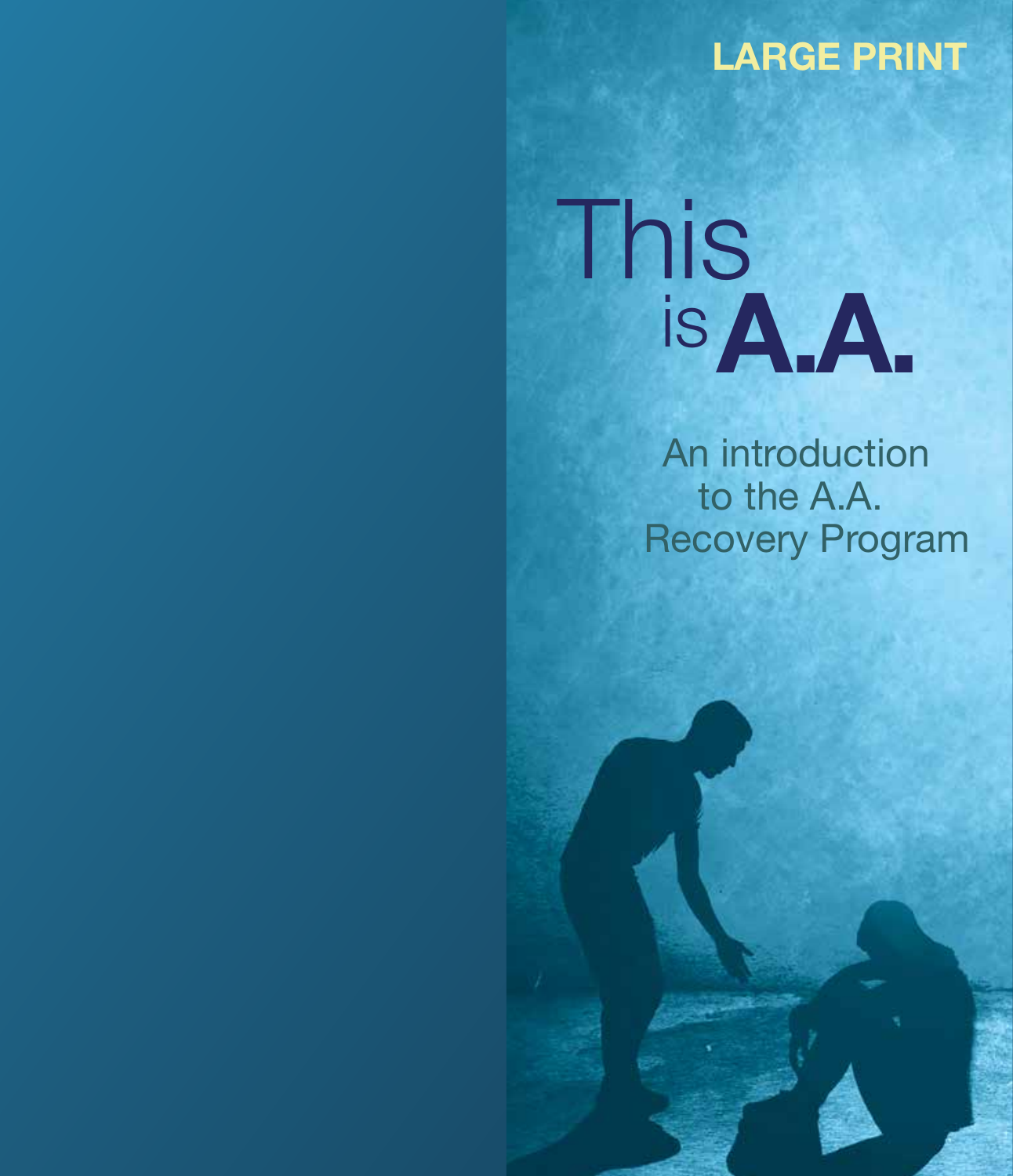ALCOHOLICS ANONYMOUS® is a fellowship of men and women who share their experience, strength and hope with each other that they may solve their common problem and help others to recover from alcoholism.

• The only requirement for membership is a desire to stop drinking. There are no dues or fees for A.A. membership; we are self-supporting through our own contributions.

• A.A. is not allied with any sect, denomination, politics, organization or institution; does not wish to engage in any controversy; neither endorses nor opposes any causes.

• Our primary purpose is to stay sober and help other alcoholics to achieve sobriety.

> — Copyright © by AA Grapevine, Inc.; reprinted with permission.

Revised large-print format copyright © 2018 by Alcoholics Anonymous World Services, Inc.

All rights reserved.

Mail address:

Box 459, Grand Central Station, New York, NY 10163

www.aa.org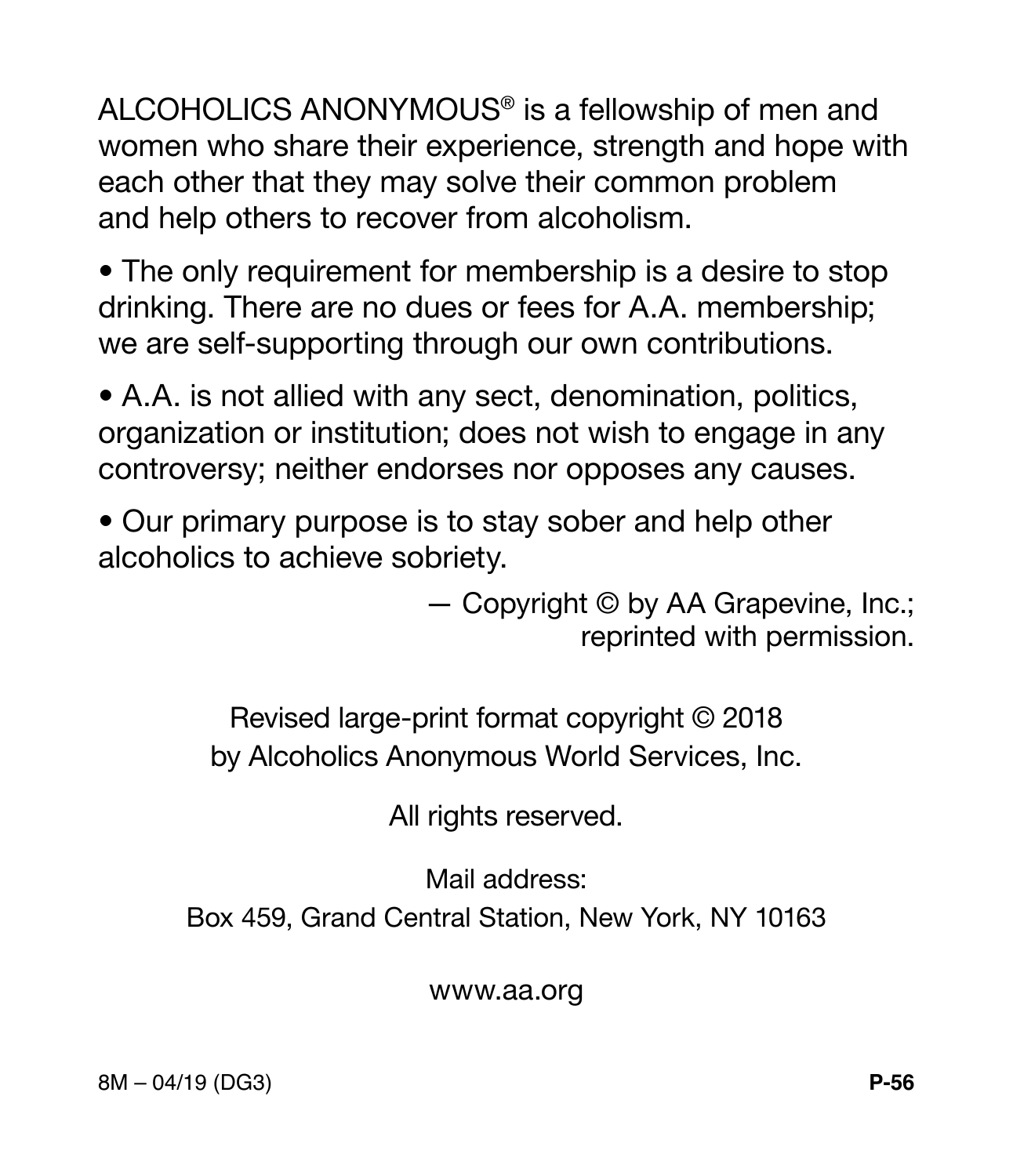# This is A.A.

…an introduction to the A.A. recovery program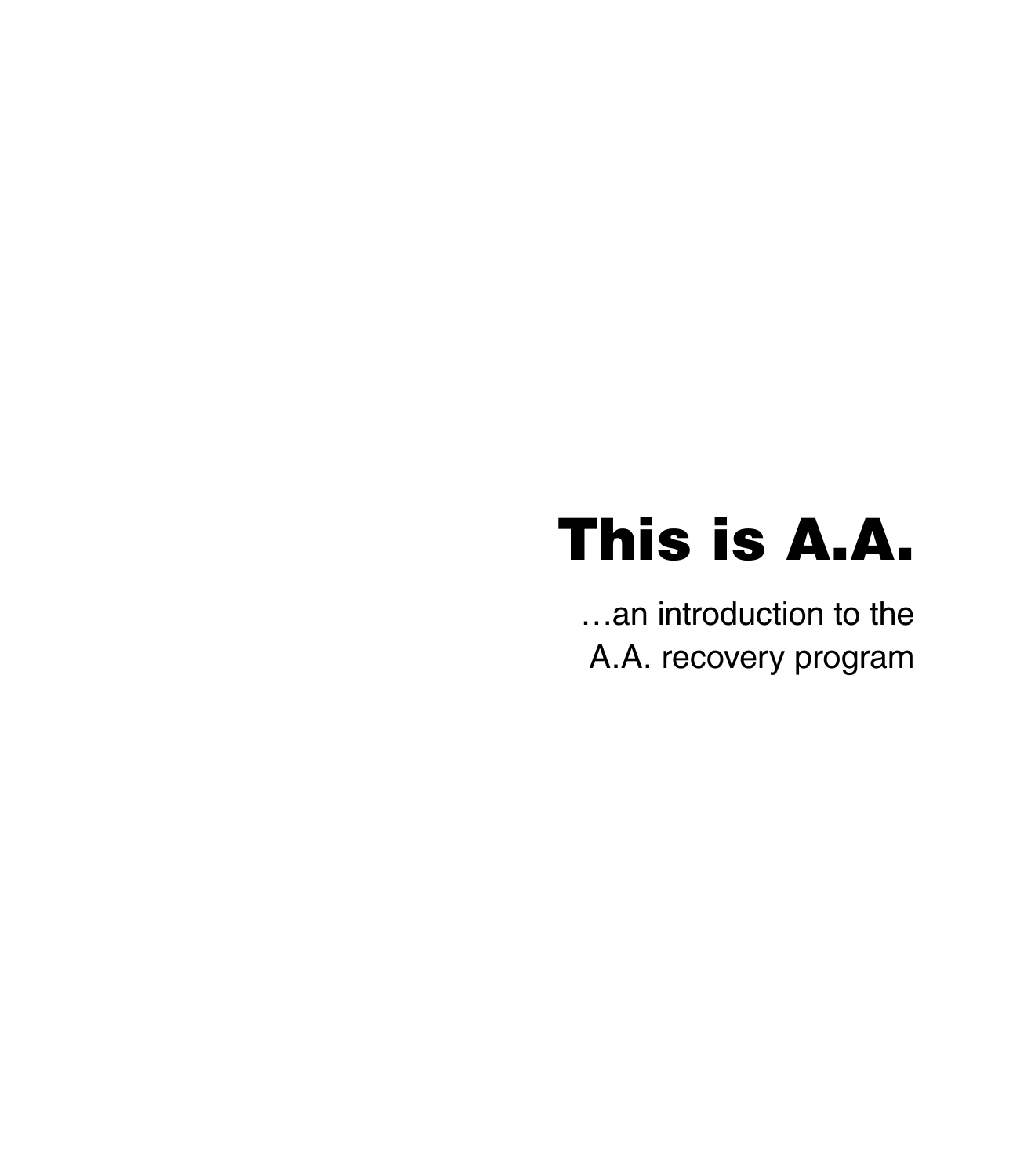# Only you can decide

If you seem to be having trouble with your drinking, or if your drinking has reached the point where it worries you a bit, you may be interested in knowing something about Alcoholics Anonymous and the A.A. program of recovery from alcoholism. After reading this brief outline, you may decide that A.A. has nothing to offer you. Should this be the case, we suggest only that you keep an open mind on the subject. Consider your drinking carefully in the light of what you may learn from these pages. Determine, for yourself, whether or not alcohol has truly become a problem for you. And remember that you will always be most welcome to join the thousands of men and women in A.A. who have put their drinking problems behind them and now lead "normal" lives of constructive, dayby-day sobriety.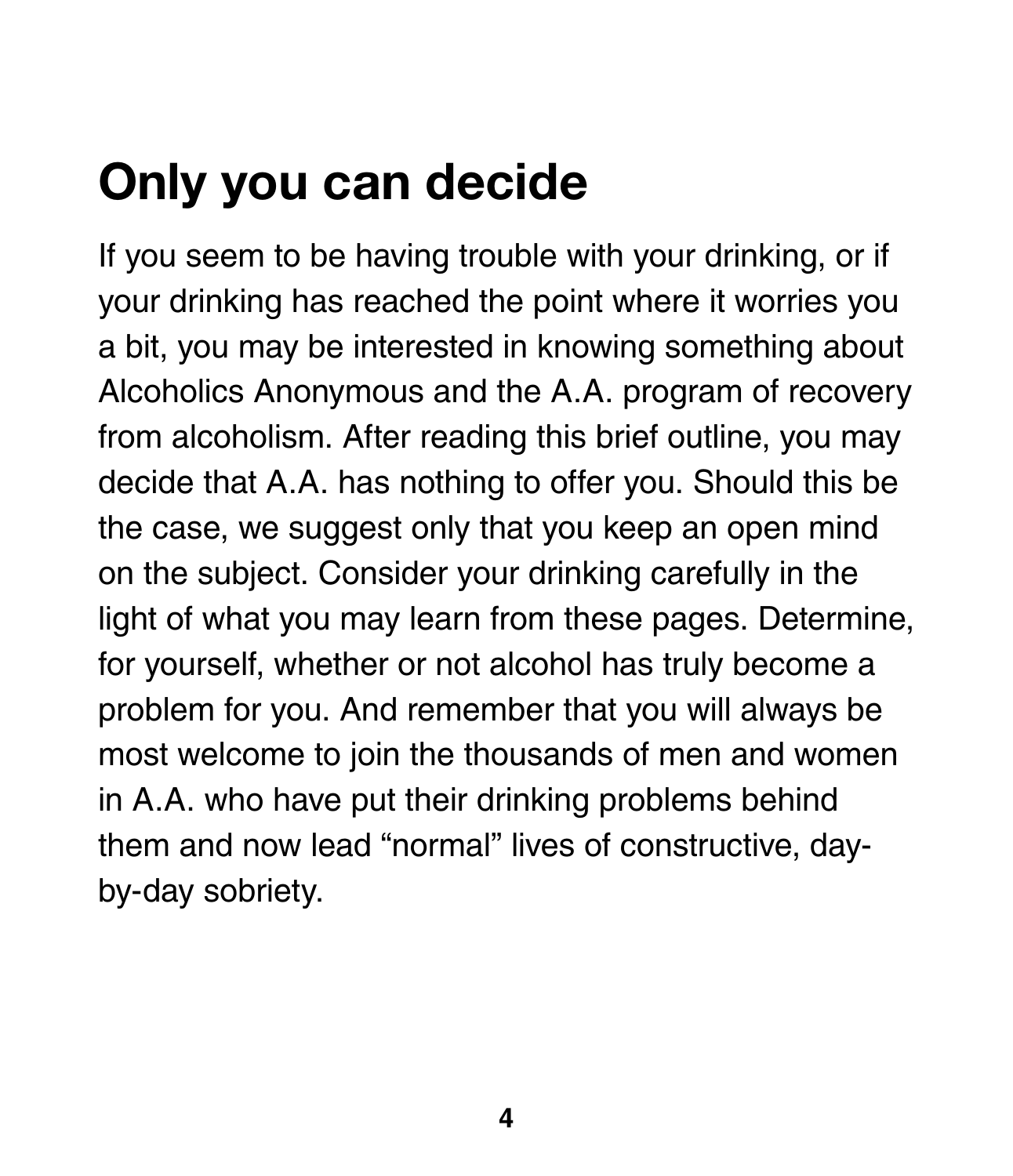### Who we are

We in A.A. are men and women who have discovered, and admitted, that we cannot control alcohol. We have learned that we must live without it if we are to avoid disaster for ourselves and those close to us.

With local groups in thousands of communities, we are part of an informal international fellowship, which now has members in more than 180 countries. We have b ut one primary purpose: to stay sober ourselves and to help others who may turn to us for help in achieving sobriety.

We are not reformers, and we are not allied with any group, cause, or religious denomination. We have no wish to dry up the world. We do not recruit new members, but we do welcome them. We do not impose our experience with problem drinking on others, but we do share it when we are asked to do so.

Within our membership may be found men and women of all ages and many different social, economic, and cultural backgrounds. Some of us drank for many years before coming to the realization we could not handle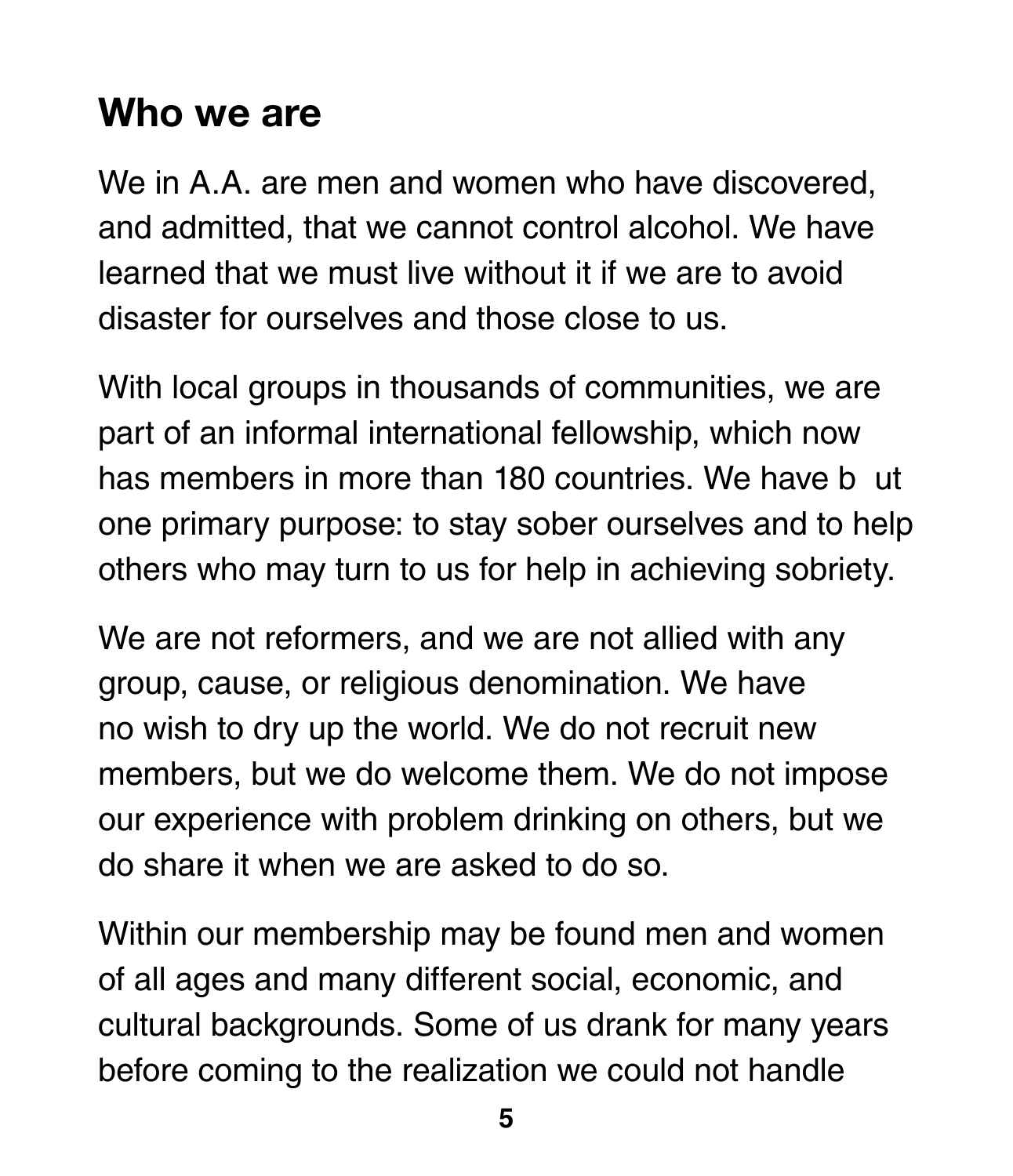alcohol. Others were fortunate enough to appreciate, early in life or in their drinking careers, that alcohol had become unmanageable.

The consequences of our alcoholic drinking have also varied. A few of us had become derelicts before turning to A.A. for help. Some had lost family, possessions, and self-respect. We had been on skid row in many cities. Some of us had been hospitalized or jailed times without number. We had committed grave offenses — against society, our families, our employers, and ourselves.

Others among us have never been jailed or hospitalized. Nor had we lost jobs or families through drinking. But we finally came to a point where we realized that alcohol was interfering with normal living. When we discovered that we could not live without alcohol, we, too, sought help through A.A.

All the great faiths are represented in our Fellowship, and many religious leaders have encouraged our growth. There are also atheists and agnostics among us. Belief in, or adherence to, a formal creed is not a condition of membership.

**6**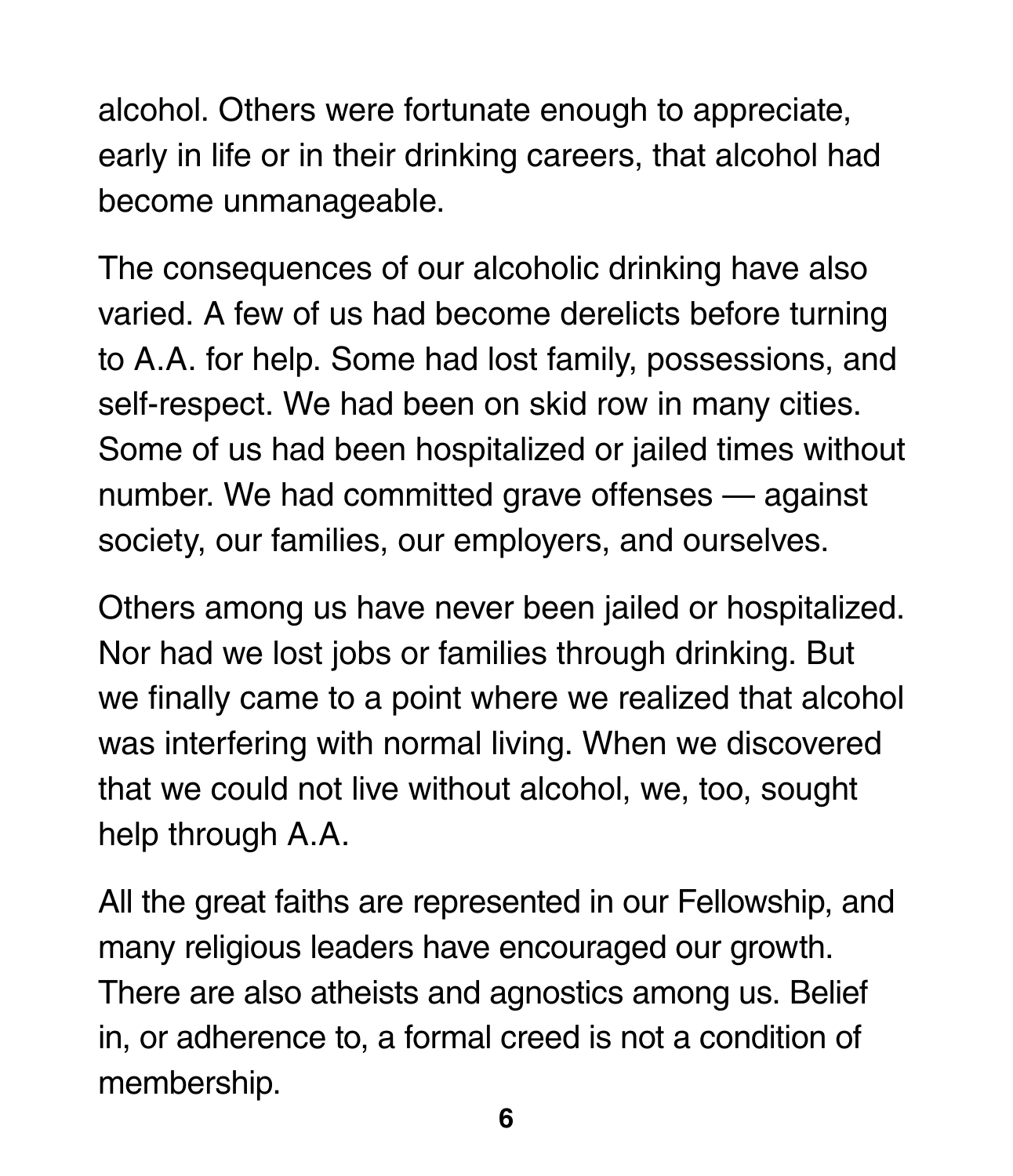We are united by our common problem, alcohol. Meeting and talking and helping other alcoholics, **together**  we are somehow able to stay sober and to lose the compulsion to drink, once a dominant force in our lives.

We do not think we are the only people who have the answer to problem drinking. We know that the A.A. program works for us, and we have seen it work for every newcomer, almost without exception, who honestly and sincerely wanted to quit drinking.

Through A.A., we have learned a number of things about alcoholism and about ourselves. We try to keep these facts fresh in our thinking at all times, because they seem to be the key to our sobriety. For us, sobriety must always come first.

#### What we have learned about alcoholism

The first thing we have learned about alcoholism is that it is one of the oldest problems in history. Only recently have we begun to benefit from new approaches to the problem. Doctors today, for example, know a great deal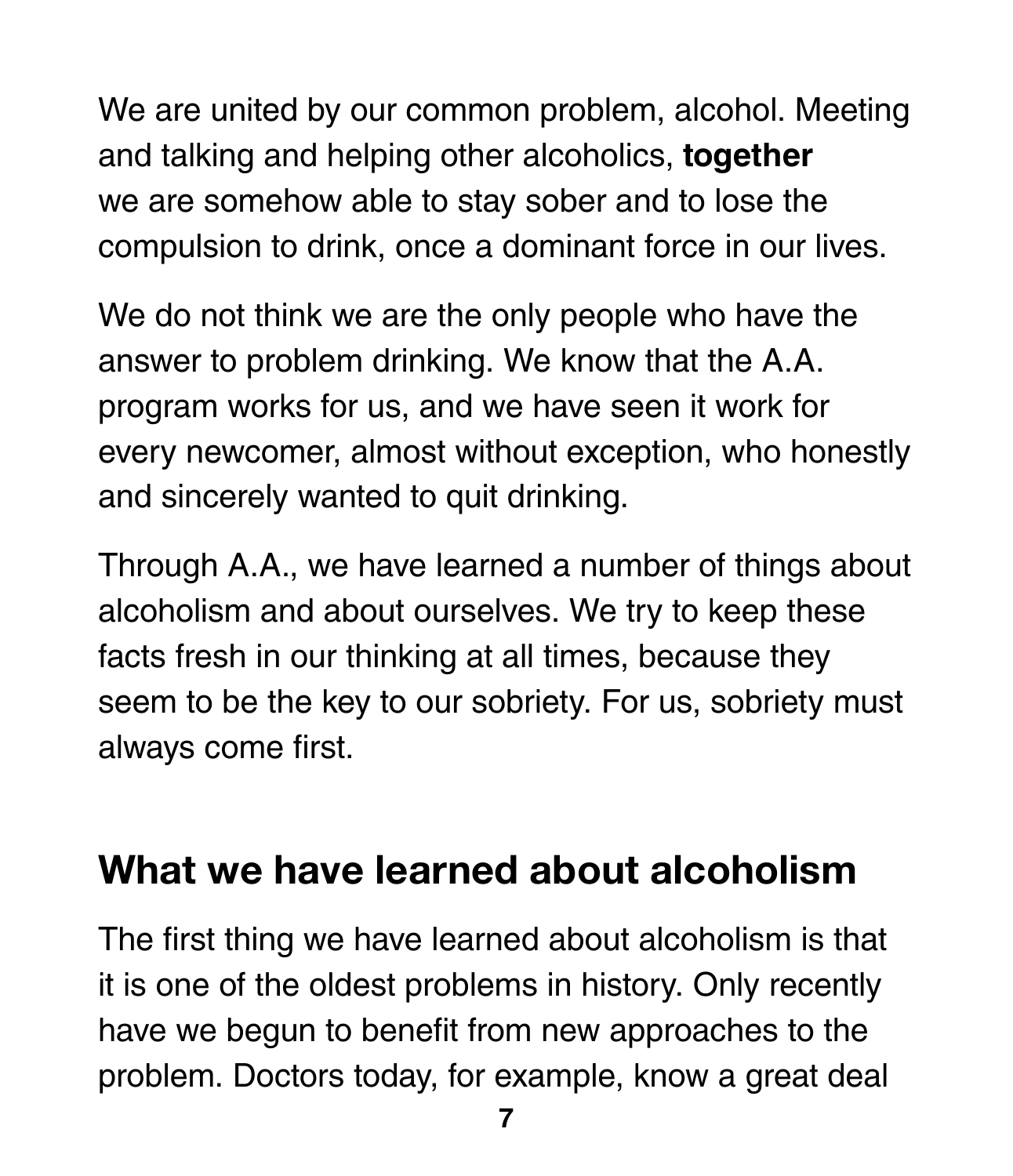more about alcoholism than their predecessors did only two generations ago. They are beginning to define the problem and study it in detail.

While there is no formal "A.A. definition" of alcoholism, most of us agree that, for us, it could be described as **a physical compulsion, coupled with** a **mental obsession.** We mean that we had a distinct physical desire to consume alcohol beyond our capacity to control it, and in defiance of all rules of common sense. We not only had an abnormal craving for alcohol, but we frequently yielded to it at the worst possible times. We did not know when (or how) to stop drinking. Often, we did not seem to have sense enough to know when not to begin.

As alcoholics, we have learned the hard way that willpower alone, however strong in other respects, was not enough to keep us sober. We have tried laying off for specified periods. We have taken solemn pledges. We have switched brands and beverages. We have tried drinking only during certain hours. But none of our plans worked. We always wound up, sooner or later, by getting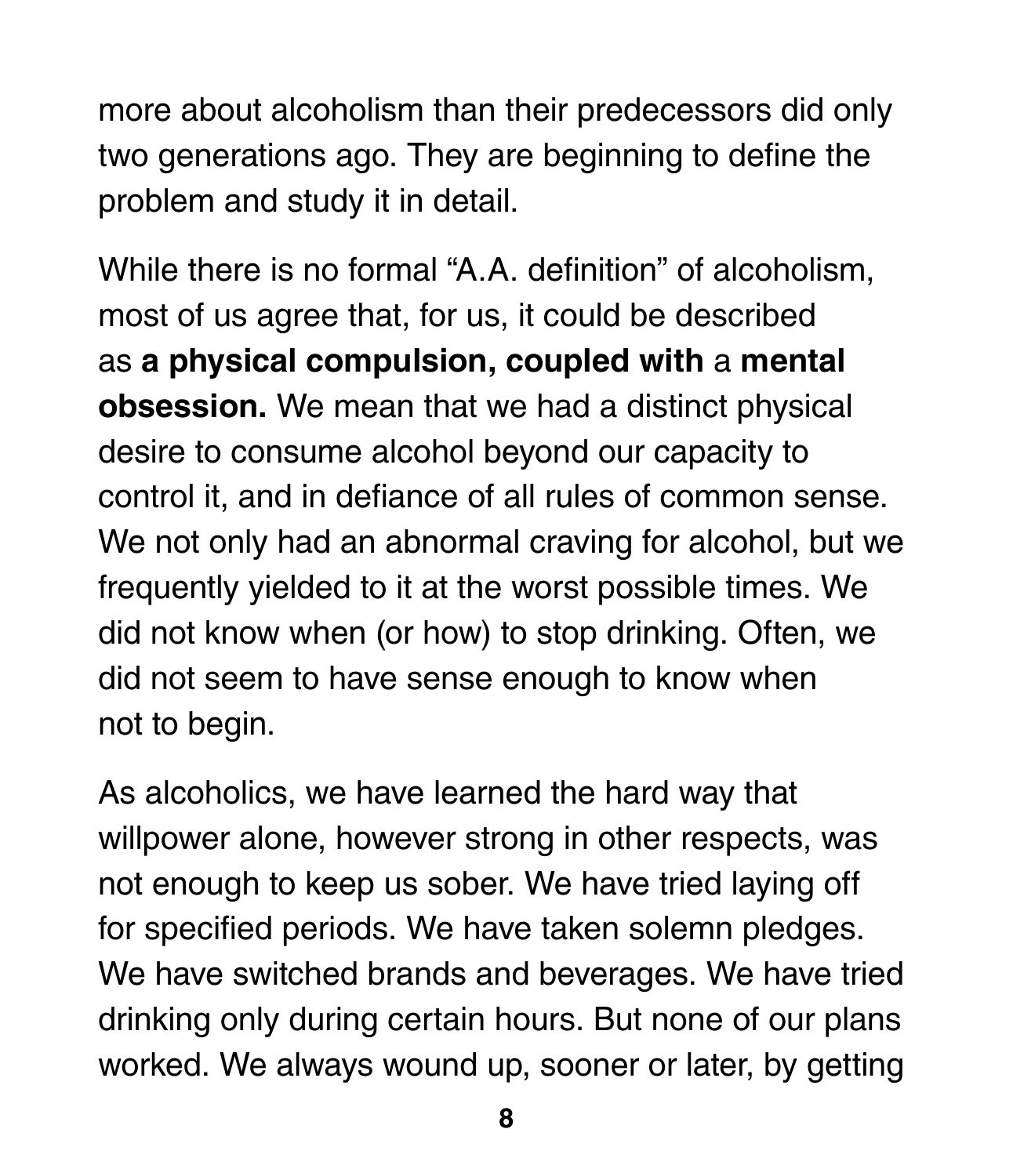drunk when we not only wanted to stay sober, but had every rational incentive for staying sober.

We have gone through stages of dark despair when we were sure that there was something wrong with us mentally. We came to hate ourselves for wasting the talents with which we had been endowed and for the trouble we were causing our families and others. Frequently, we indulged in self-pity and proclaimed that nothing could ever help us.

We can smile at those recollections now, but at the time they were grim, unpleasant experiences.

### Alcoholism — an illness

Today we are willing to accept the idea that, as far as we are concerned, alcoholism is an illness, a progressive illness which can never be "cured," but which, like some other illnesses, **can** be arrested. We agree that there is nothing shameful about having an illness, provided we face the problem honestly and try to do something about it. We are perfectly willing to admit that we are allergic to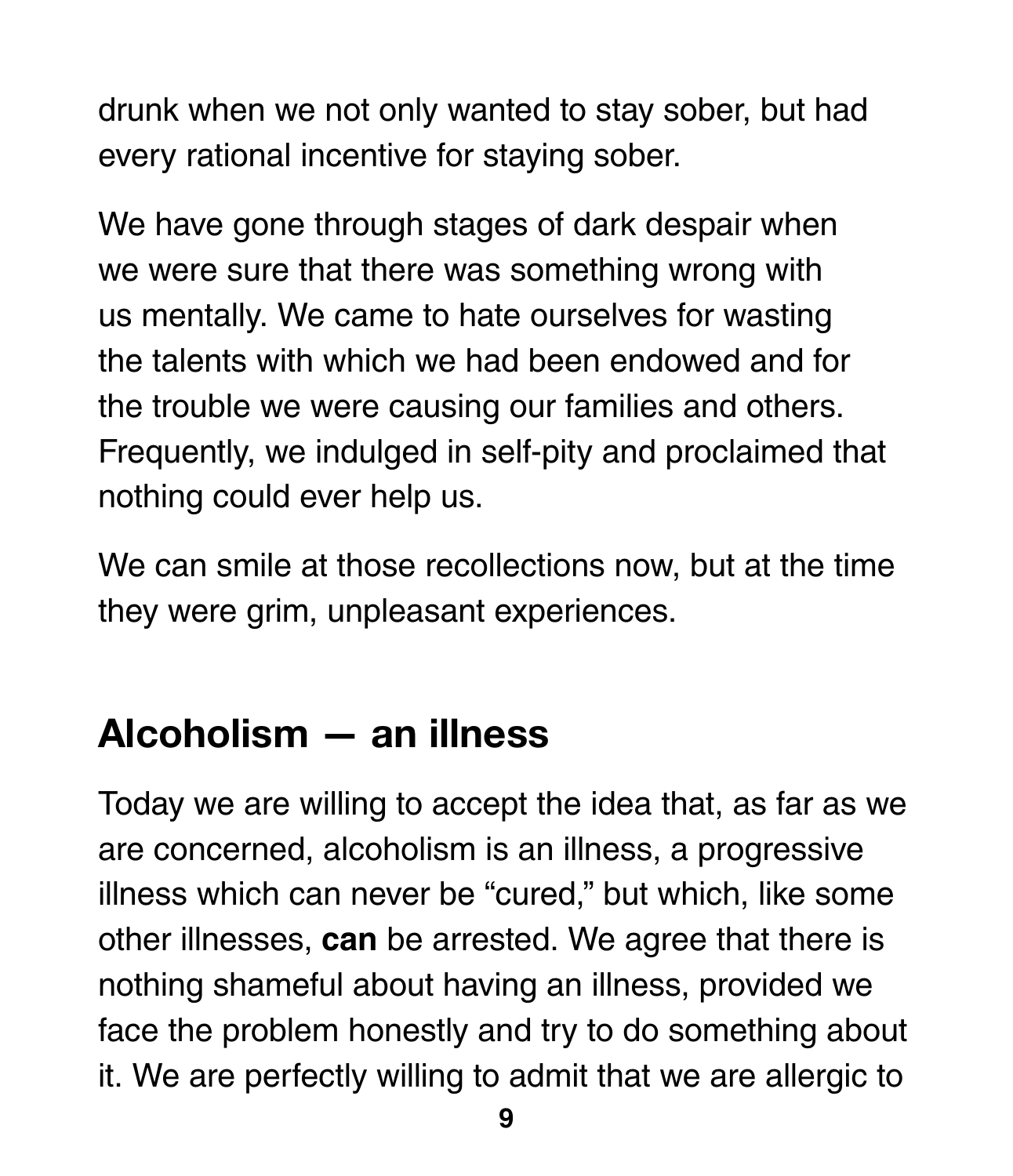alcohol and that it is simply common sense to stay away from the source of our allergy.

We understand now that once a person has crossed the invisible borderline from heavy drinking to compulsive alcoholic drinking, that person will always remain an alcoholic. So far as we know, there can never be any turning back to "normal" social drinking. "Once an alcoholic, always an alcoholic" is a simple fact we have to live with.

We have also learned that there are few alternatives for alcoholics. If they continue to drink, their problem will become progressively worse; they seem assuredly on the path to skid row, to hospitals, to jails or other institutions, or to early graves. The only alternative is to stop drinking completely, to abstain from even the smallest quantity of alcohol in any form. If they are willing to follow this course, and to take advantage of the help available to them, a whole new life can open up for alcoholics.

There were times in our drinking careers when we were convinced that all we had to do to control our drinking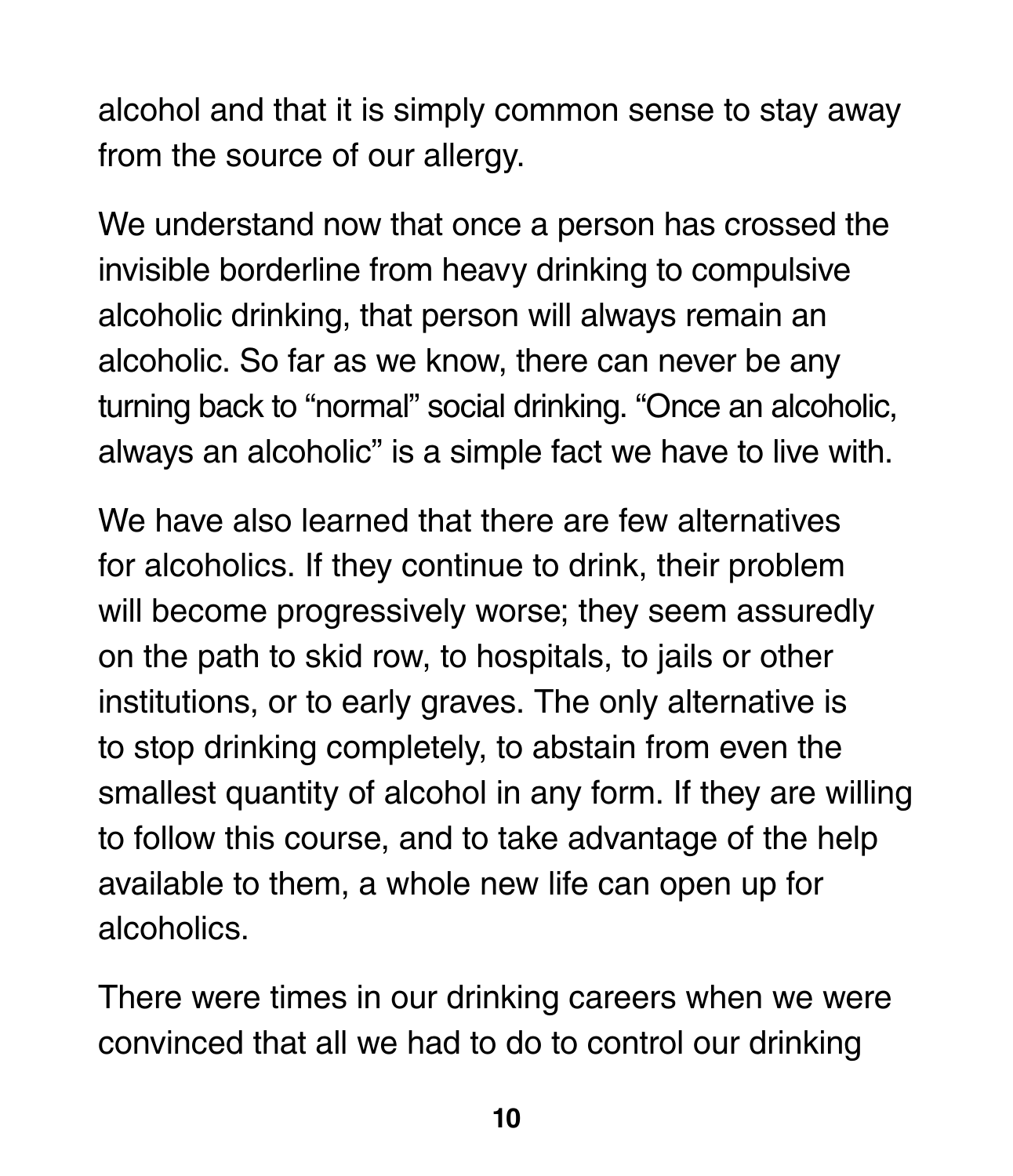was to quit after the second drink, the fifth, or some other number. Only gradually did we come to appreciate that it was not the fifth or the tenth or the twentieth drink that got us drunk; it was the first! The first drink was the one that did the damage. The first drink was the one that started us on our merry-go-rounds. The first drink was the one that set up a chain reaction of alcoholic thinking that led to our uncontrolled drinking.

A.A. has a way of expressing this: "For an alcoholic, one drink is too many and a thousand are not enough."

Another thing that many of us learned during our drinking days was that enforced sobriety was generally not a very pleasant experience. Some of us were able to stay sober, occasionally, for periods of days, weeks, and even years. But we did not enjoy our sobriety. We felt like martyrs. We became irritable, difficult to live and work with. We persisted in looking forward to the time when we might be able to drink again.

Now that we are in A.A., we have a new outlook on sobriety. We enjoy a sense of release, a feeling of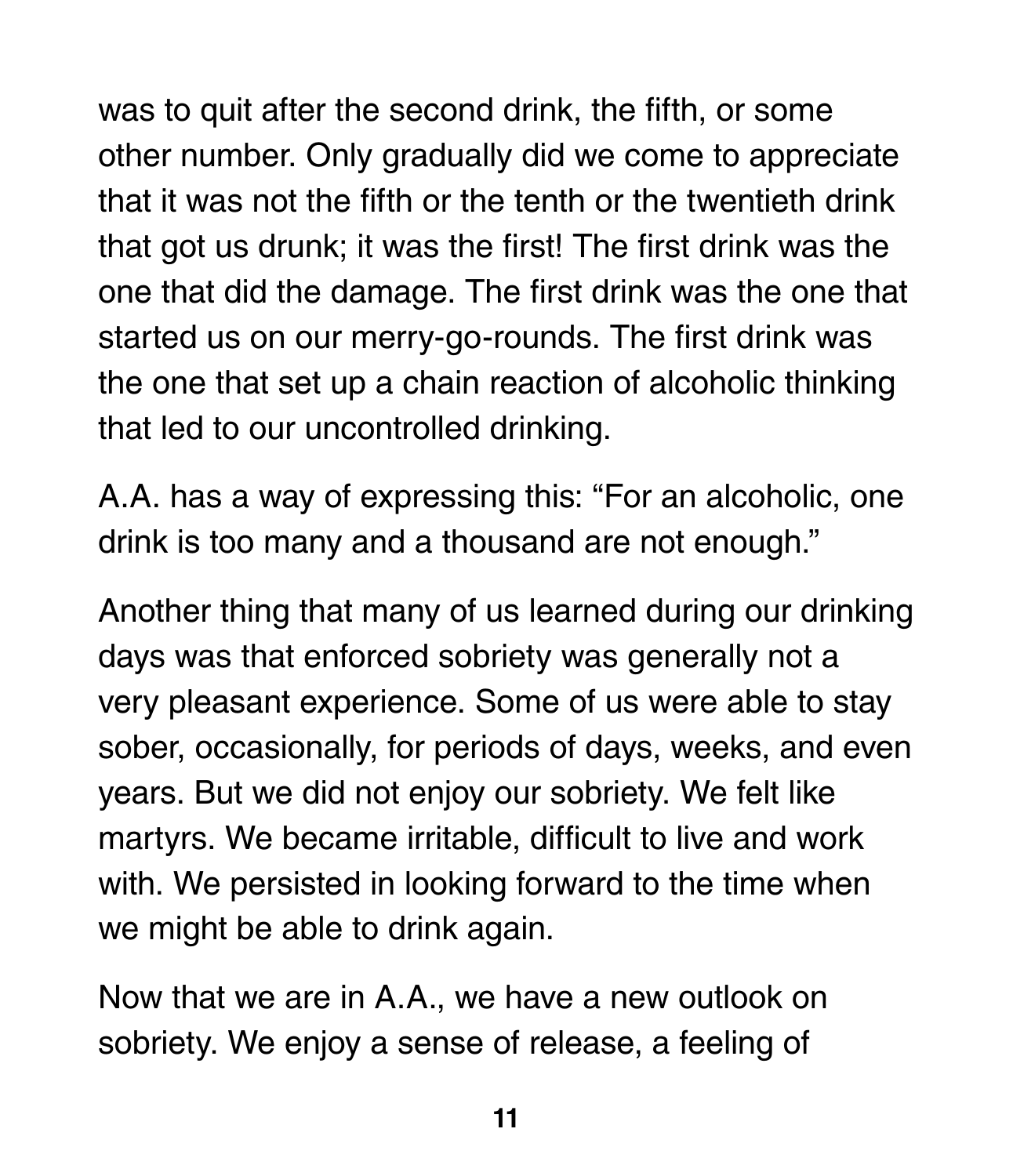freedom from even the desire to drink. Since we cannot expect to drink normally at any time in the future, we concentrate on living a full life without alcohol today. There is not a thing we can do about yesterday. And tomorrow never comes. Today is the only day we have to worry about. And we know from experience that even the "worst" drunks can go twenty-four hours without a drink. They may need to postpone that next drink to the next hour, even the next minute — but they learn that it **can**  be put off for a period of time.

When we first heard about A.A., it seemed miraculous that anyone who had really been an uncontrolled drinker could ever achieve and maintain the kind of sobriety that older A.A. members talked about. Some of us were inclined to think that ours was a special kind of drinking, that our experiences had been "different," that A.A. might work for others, but that it could do nothing for us. Others among us, who had not yet been hurt seriously by their drinking, reasoned that A.A. might be fine for the skid row drunks, but that they could probably handle the problem by themselves.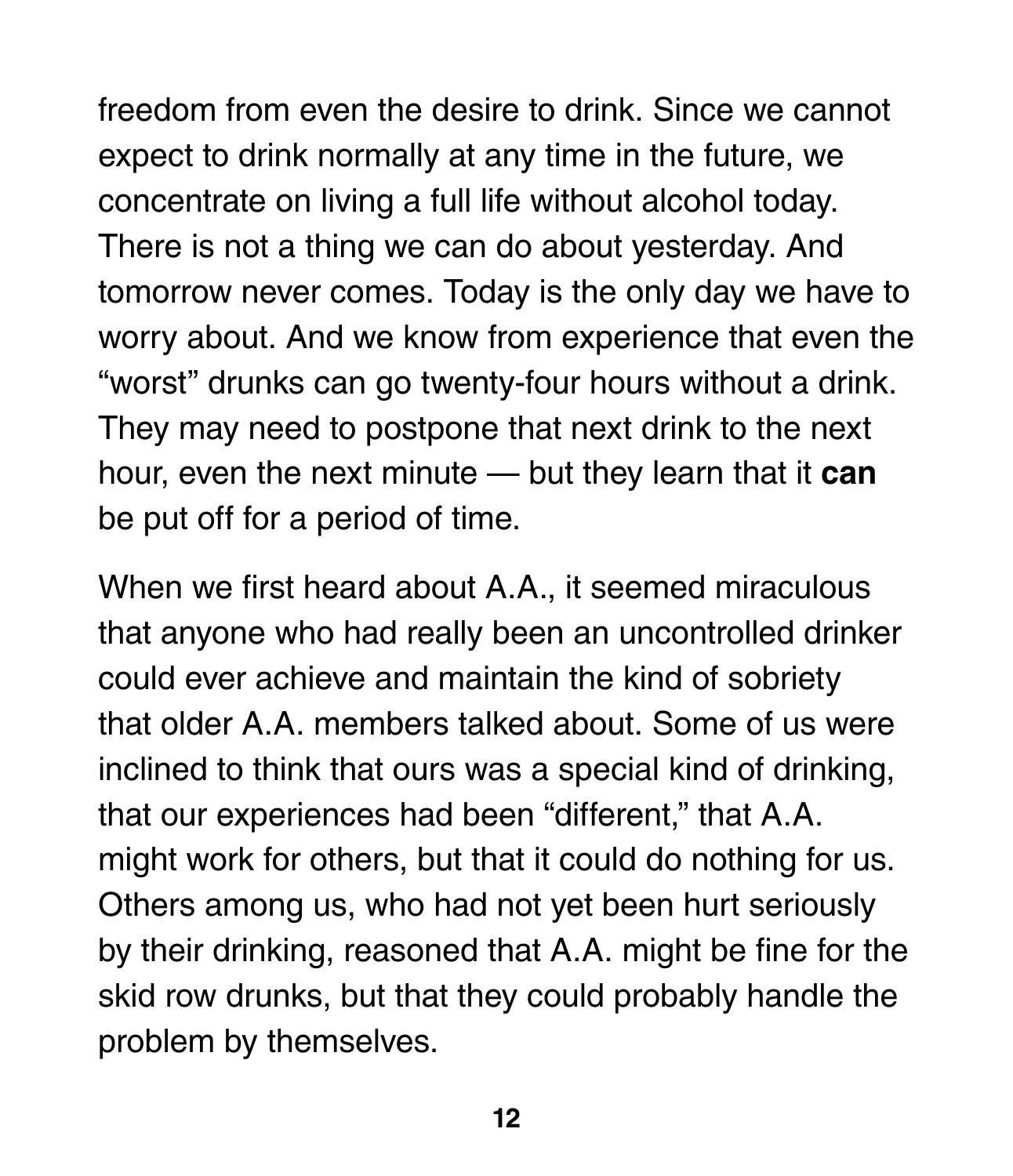Our experience in A.A. has taught us two important things. First, all alcoholics face the same basic problems, whether they are panhandling for the price of a short beer or holding down an executive position in a big corporation. Second, we now appreciate that the A.A. recovery program works for almost **any** alcoholic who honestly wants it to work, no matter what the individual's background or particular drinking pattern may have been.

#### We made a decision

All of us now in A.A. had to make one crucial decision before we felt secure in the new program of life without alcohol. We had to face the facts about ourselves and our drinking realistically and honestly. **We had to admit**  that we were powerless over alcohol. For some of us, this was the toughest proposition we had ever faced.

We did not know too much about alcoholism. We had our own ideas about the word "alcoholic." We tied it up with the down-and-out derelict. We thought it surely meant weakness of will, weakness of character. Some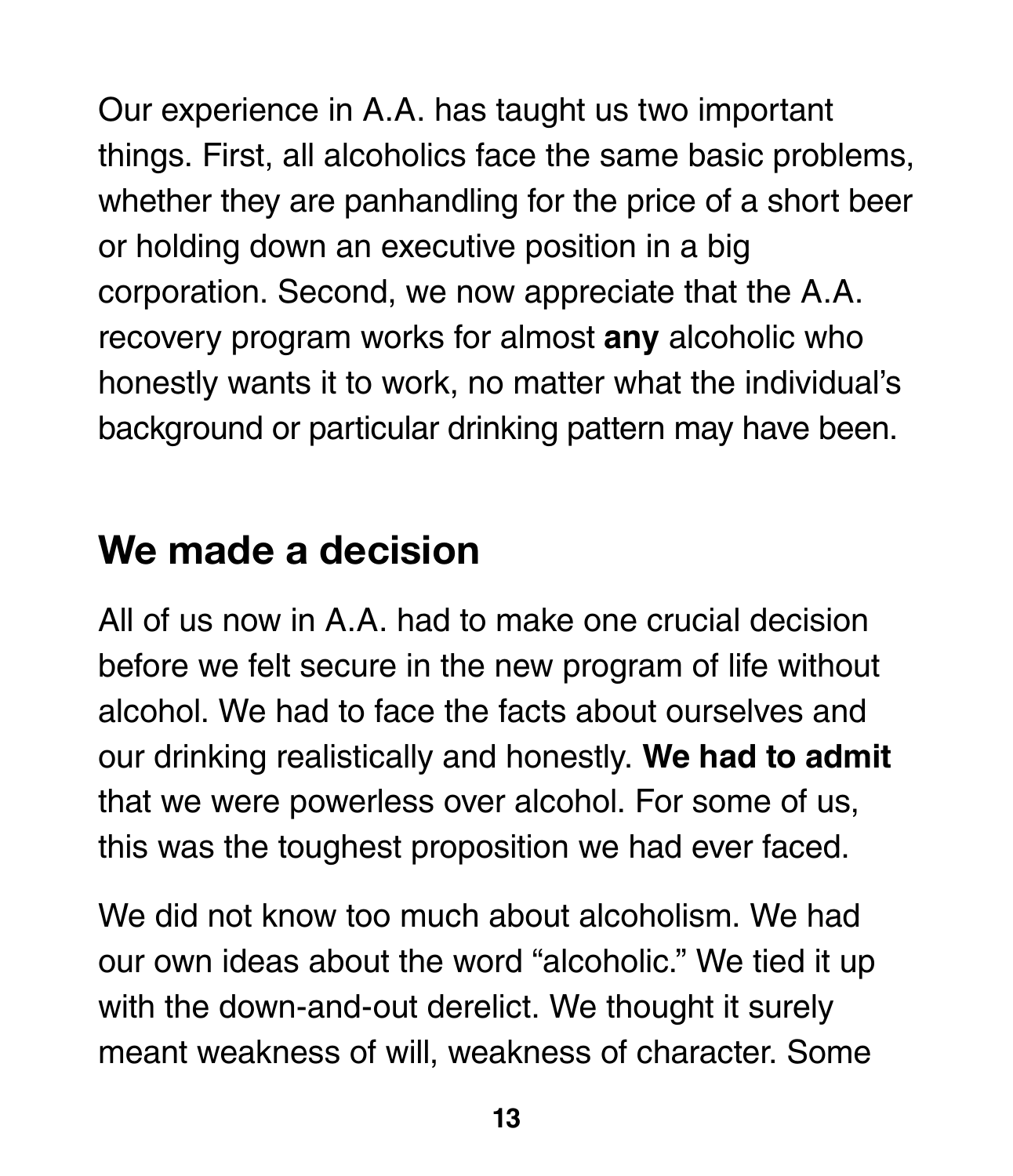of us fought off the step of admitting that we were alcoholics. Others only partially admitted it.

Most of us, however, were relieved when it was explained to us that alcoholism was an illness. We saw the common sense of doing something about an illness that threatened to destroy us. We quit trying to deceive others — and ourselves — into thinking that we could handle alcohol when all the facts pointed the other way.

We were assured from the beginning that no one could tell us we were alcoholics. The admission had to come from us — not from a doctor or a minister or wife or husband. It had to be based on facts which we ourselves knew. Our friends might understand the nature of our problem, but we were the only ones who could tell for sure whether or not our drinking was out of control.

Frequently we asked: "How can I tell if I am really an alcoholic?" We were told that there were no hard and fast rules for determining alcoholism. We learned that there were, however, certain telltale symptoms. If we got drunk when we had every reason to stay sober, if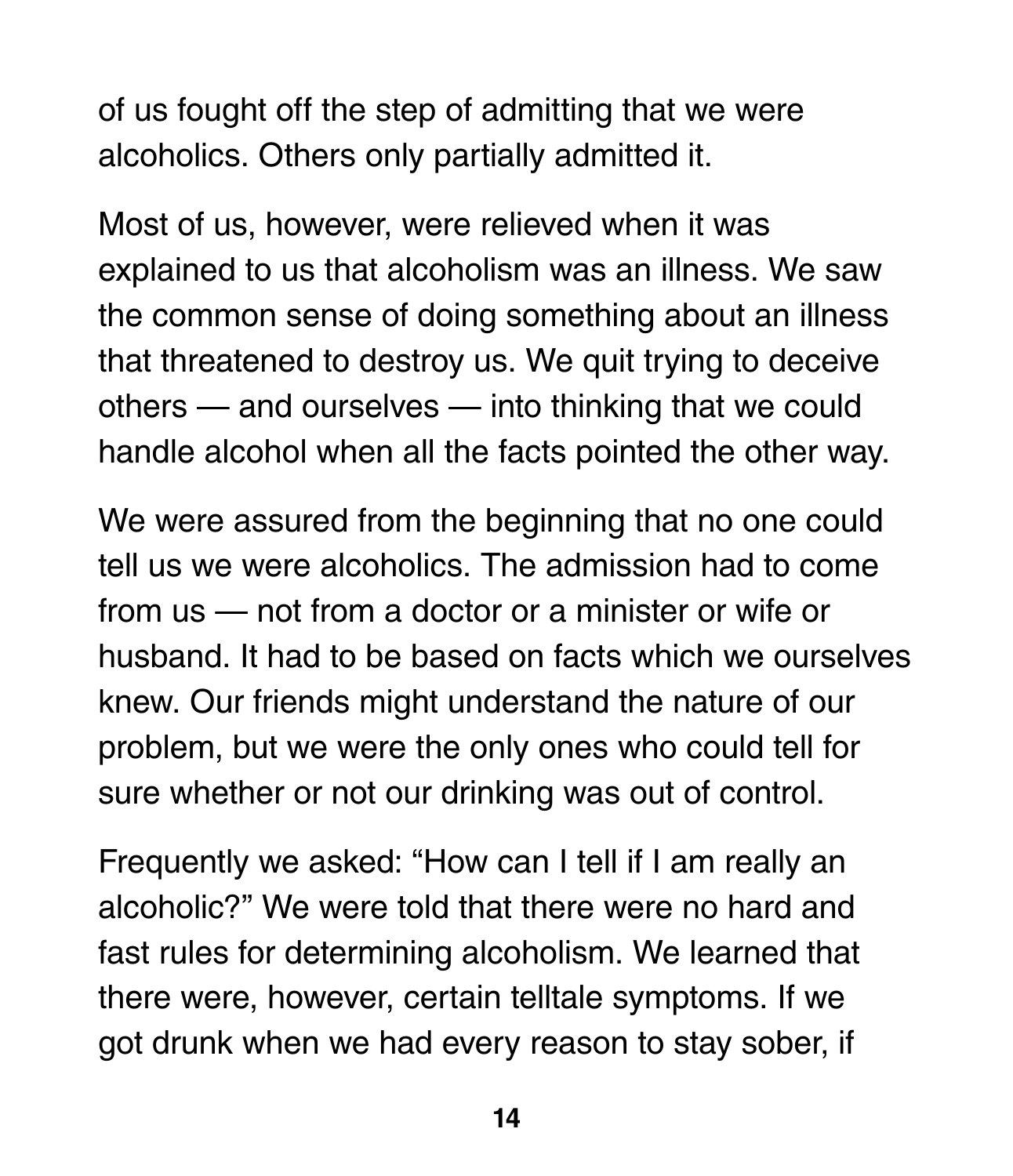our drinking had become progressively worse, if we no longer got as much fun from drinking as we once had — these, we learned, were apt to be symptoms of the illness we call alcoholism. Reviewing our drinking experiences and their consequences, most of us were able to discover additional reasons for recognizing the truth about ourselves.

Quite naturally, the prospect of a life without alcohol seemed a dreary one. We feared that our new friends in A.A. would be dull or, worse yet, wild-eyed evangelists. We discovered that they were, instead, human beings like ourselves, but with the special virtue of understanding our problem — sympathetically, without sitting in judgment.

We began to wonder what we had to do to stay sober, what membership in A.A. would cost, and who ran the organization, locally and worldwide. We soon discovered that there are no musts in A.A., that no one is required to follow any formal ritual or pattern of living. We learned also that A.A. has no dues or fees of any kind; expenses of meeting rooms, refreshments, and literature are met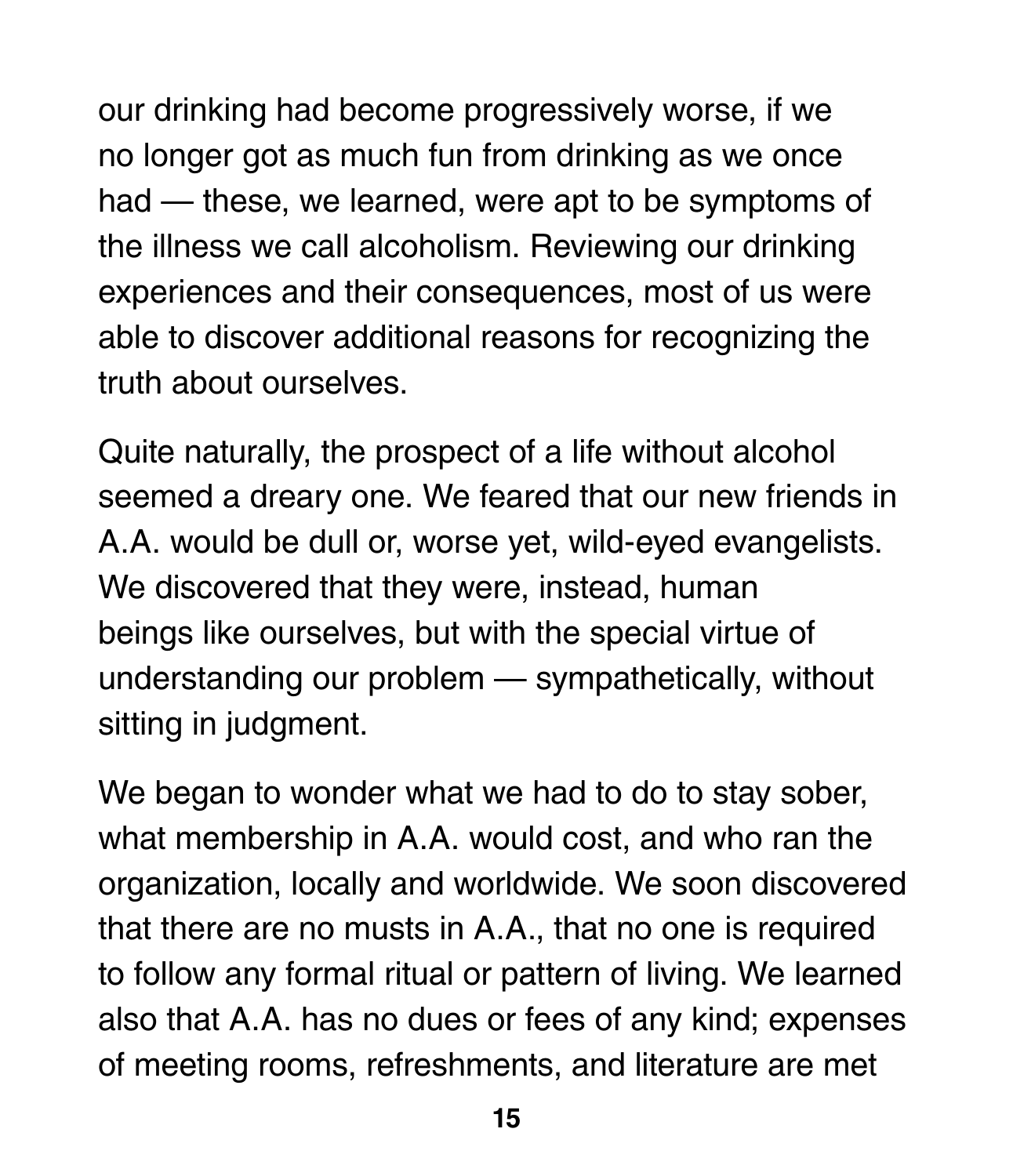by passing the hat. But even contributions of this kind are not a requirement for membership.

It soon became apparent to us that A.A. has only a minimum of organization and has nobody giving orders. Arrangements for meetings are handled by group officers who move on regularly to make room for new people. This "rotation" system is very popular in A.A.

#### Staying sober

How, then, do we manage to stay sober in such an informal, loosely knit fellowship?

The answer is that, once having achieved sobriety, we try to preserve it by observing and following the successful experience of those who have preceded us in A.A.

Their experience provides certain "tools" and guides which we are free to accept or reject, as we may choose. Because our sobriety is the most important thing in our lives today, we think it wise to follow the patterns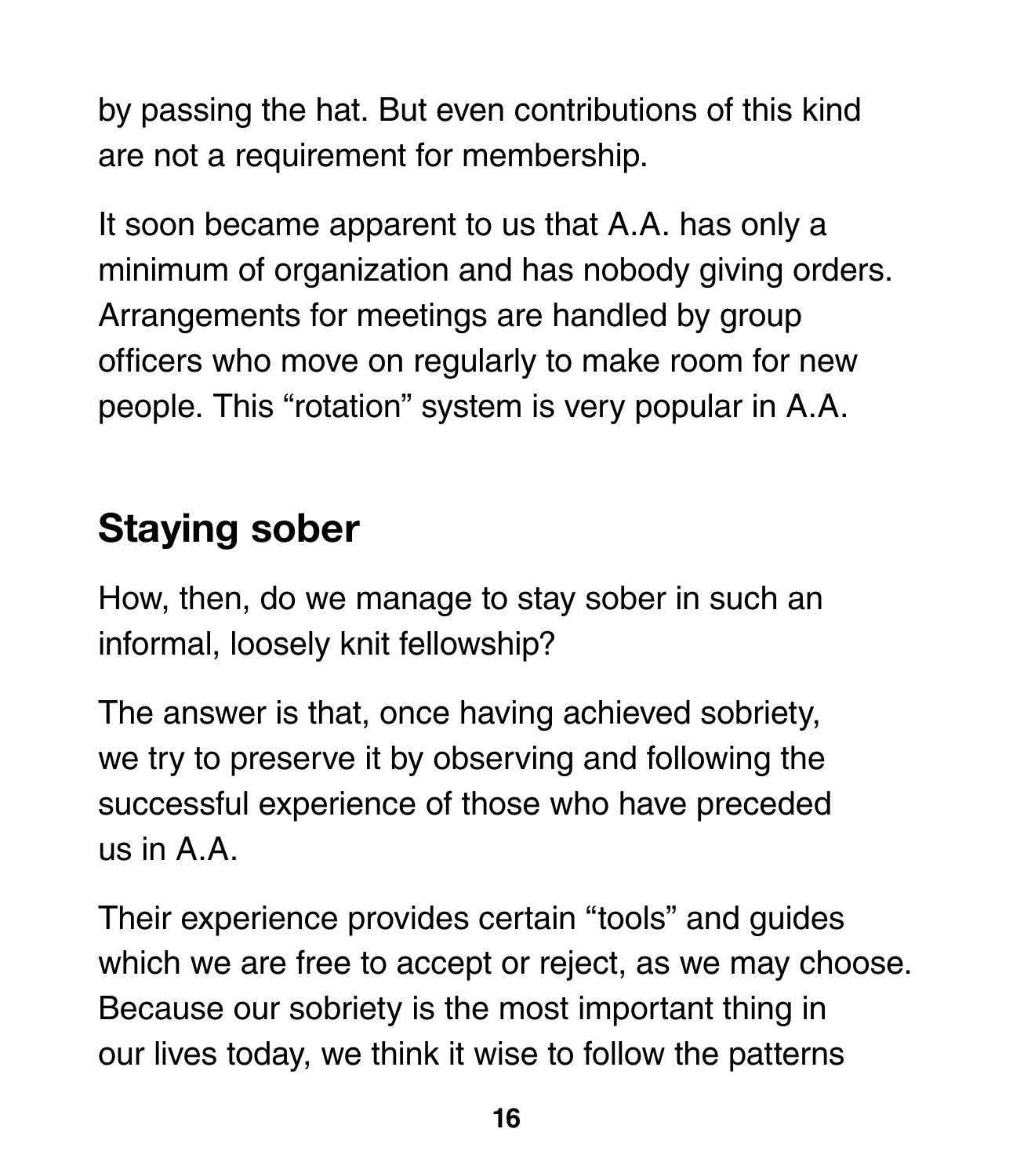suggested by those who have already demonstrated that the A.A. recovery program really works.

#### The 24-hour plan

For example, we take no pledges, we don't say that we will "never" drink again. Instead, we try to follow what we in A.A. call the "24-hour plan." We concentrate on keeping sober just the current twenty-four hours. We simply try to get through one day at a time without a drink. If we feel the urge for a drink, we neither yield nor resist. We merely put off taking that particular drink until **tomorrow.**

We try to keep our thinking honest and realistic where alcohol is concerned. If we are tempted to drink — and the temptation usually fades after the first few months in A.A. — we ask ourselves whether the particular drink we have in mind would be worth all the consequences we have experienced from drinking in the past. We bear in mind that we are perfectly free to get drunk, if we want to, that the choice between drinking and not drinking is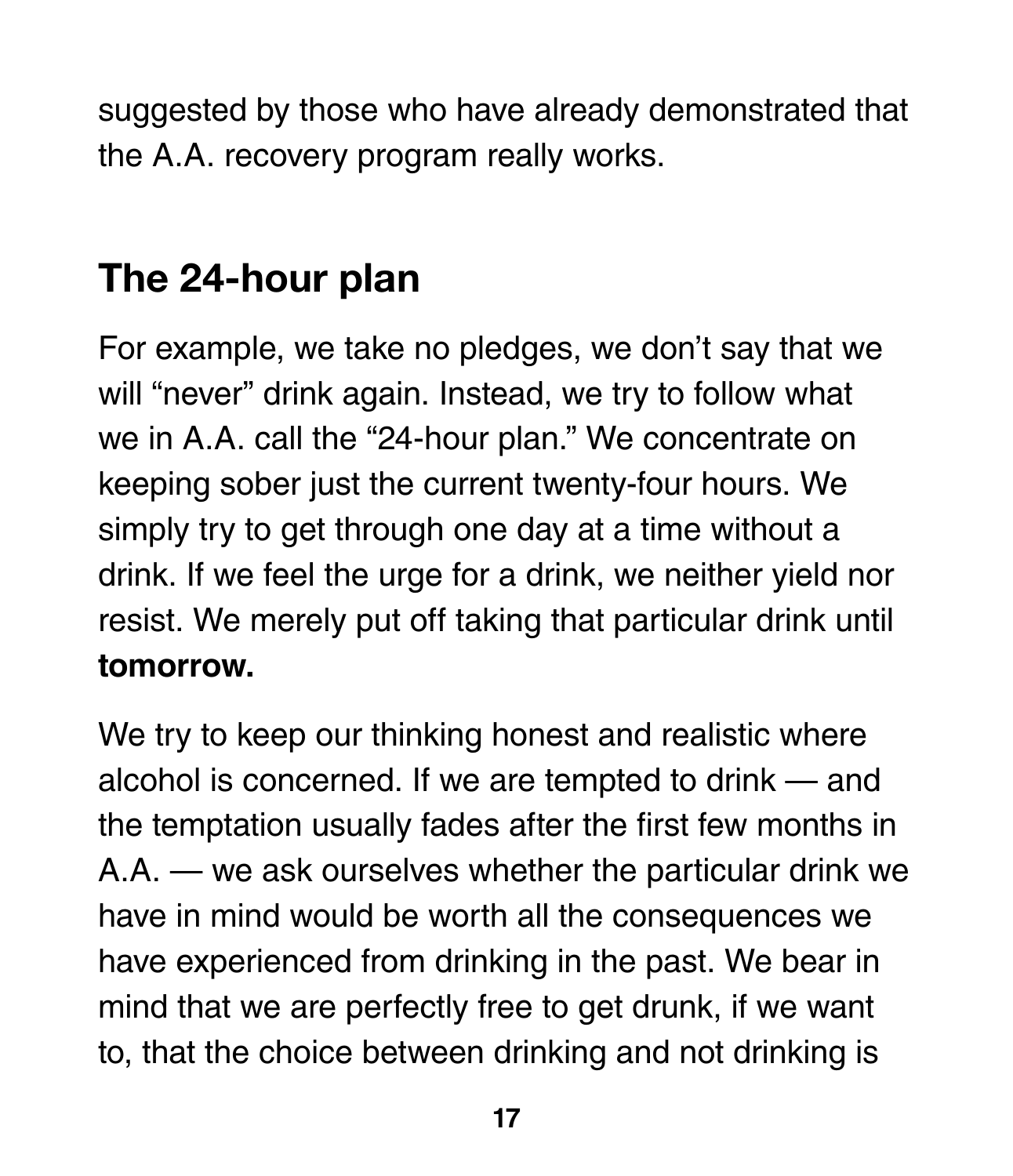entirely up to us. Most important of all, we try to face up to the fact that, no matter how long we may have been dry, we will always be alcoholics — and alcoholics, as far as we know, can never again drink socially or normally.

We follow the experience of the successful "oldtimers" in another respect. We usually keep coming regularly to meetings of the local A.A. group with which we have become affiliated. There is no rule which makes such attendance compulsory. Nor can we always explain why we seem to get a lift out of hearing the personal stories and interpretations of other members. Most of us, however, feel that attendance at meetings and other informal contacts with fellow A.A.s are important factors in the maintenance of our sobriety.

#### Twelve Steps

Early in our association with A.A. we heard about the "Twelve Steps" of recovery from alcoholism. We learned that these Steps represented an attempt by the first members to record their own progress from uncontrolled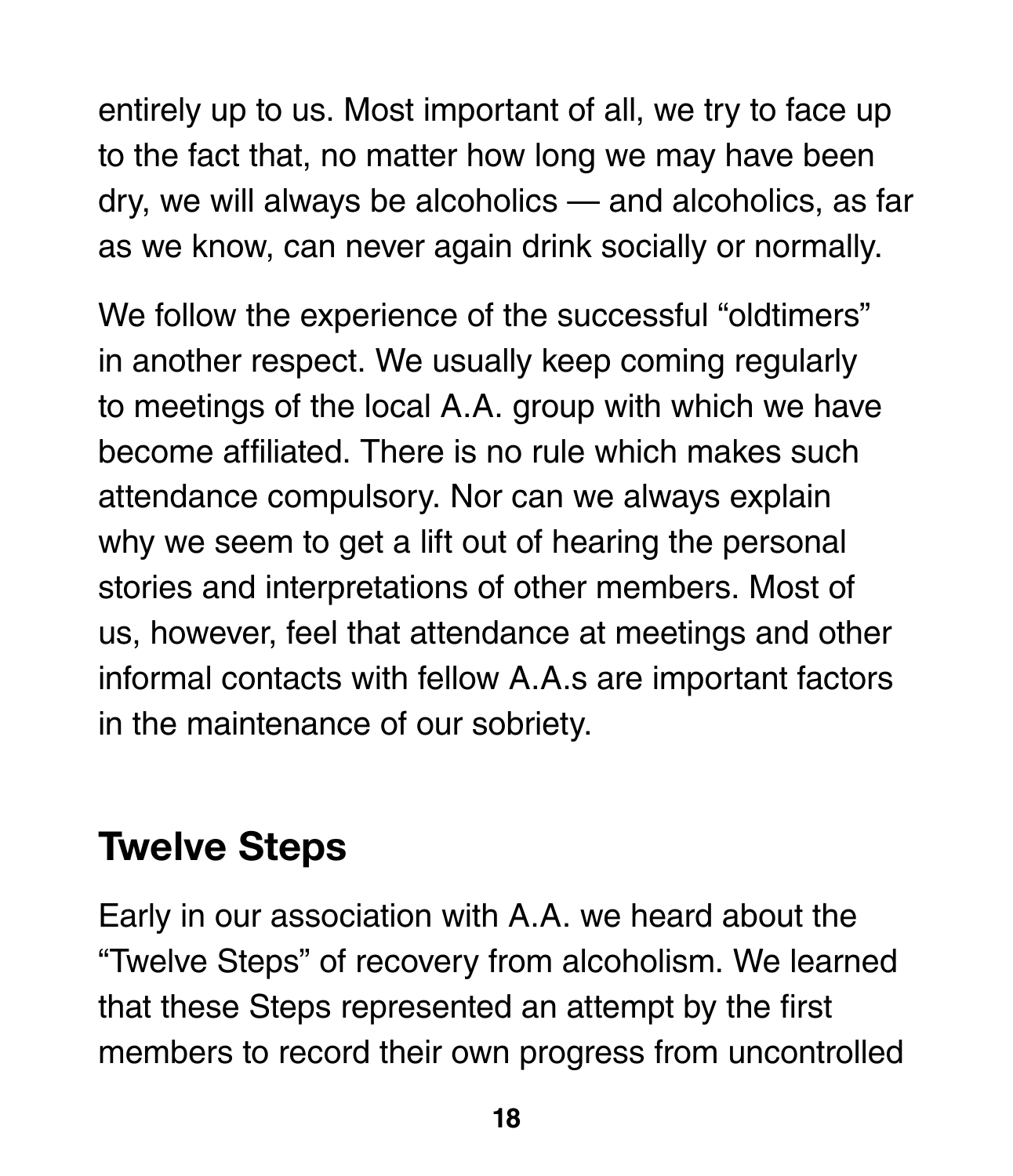drinking to sobriety. We discovered that a key factor in this progress seemed to be humility, coupled with reliance upon a Power greater than ourselves. While some members prefer to call this Power "God," we were told that this was purely a matter of personal interpretation; we could conceive of the Power in any terms we thought fit. Since alcohol had obviously been a power greater than ourselves during our drinking days, we had to admit that perhaps we could not run the whole show ourselves and that it made sense to turn elsewhere for help. As we have grown in A.A., our concept of a greater Power has usually become more mature. But it has always been our personal concept; no one has forced it upon us.

Finally, we noted from the Twelfth Step and from the experience of older members, that work with other alcoholics who turned to A.A. for help was an effective way of strengthening our own sobriety. Whenever possible, we tried to do our share, always keeping in mind that the other person was the only one who could determine whether or not he or she was an alcoholic.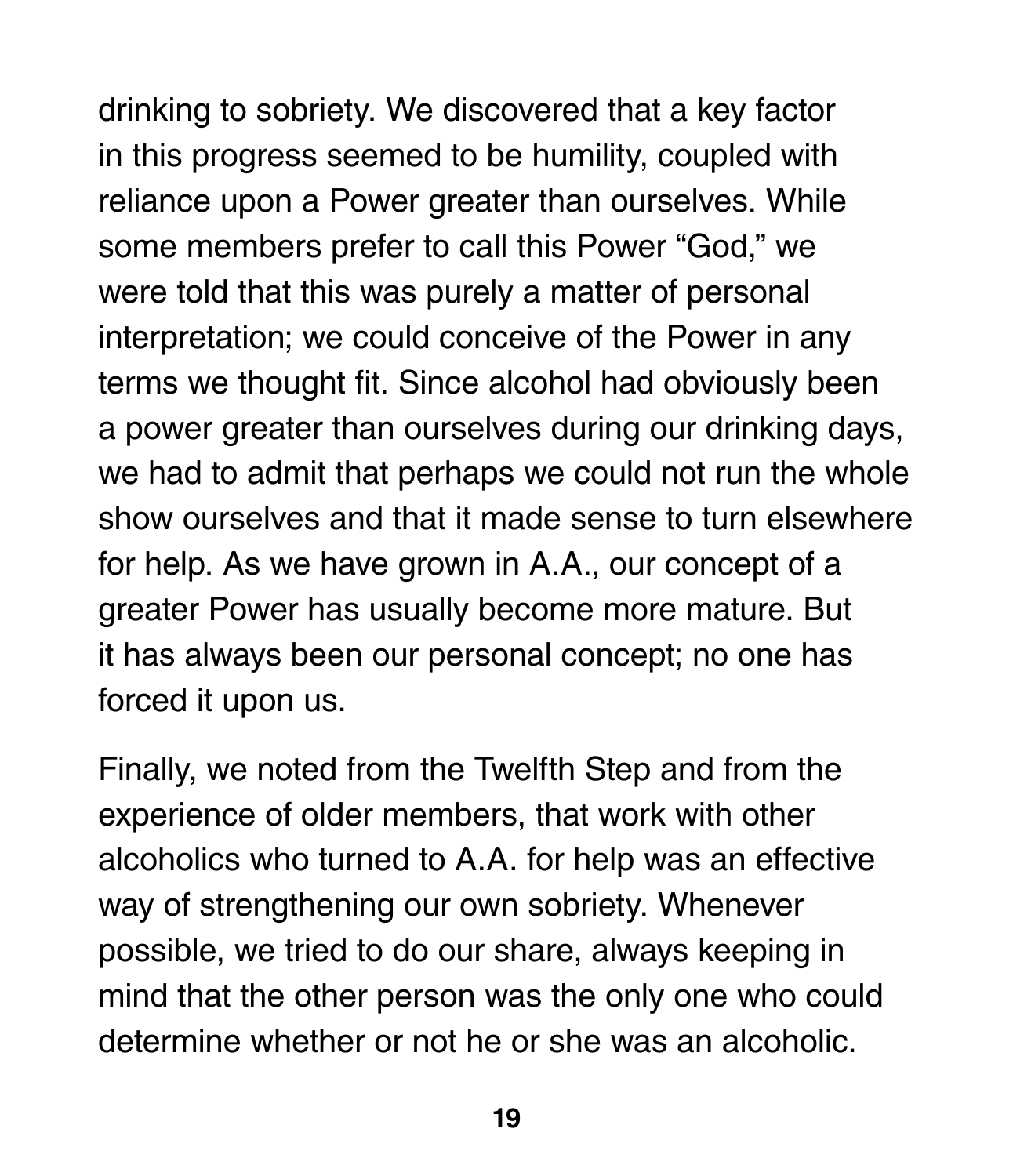We were also guided by the experience of the many A.A.s who have given new meaning to three time-worn sayings or slogans. "First Things First" is one of the slogans, reminding us that, much as we would like to try, we cannot do everything at once, that we have to remember the prior importance of sobriety in any attempt to rebuild our lives.

"Easy Does It" is another old slogan with new meaning for alcoholics who are frequently guilty of working too feverishly at whatever they are doing. Experience shows that alcoholics should, and can, learn to pace themselves. "Live and Let Live" is the third slogan, a recurring suggestion that alcoholics, no matter how many years of sobriety they have, cannot afford to let themselves become intolerant of others.

A.A. books and pamphlets are also helpful. Soon after we came into A.A., most of us had an opportunity to read **Alcoholics Anonymous,** A.A.'s book of experience in which early members first recorded their stories and the principles which they believed had helped them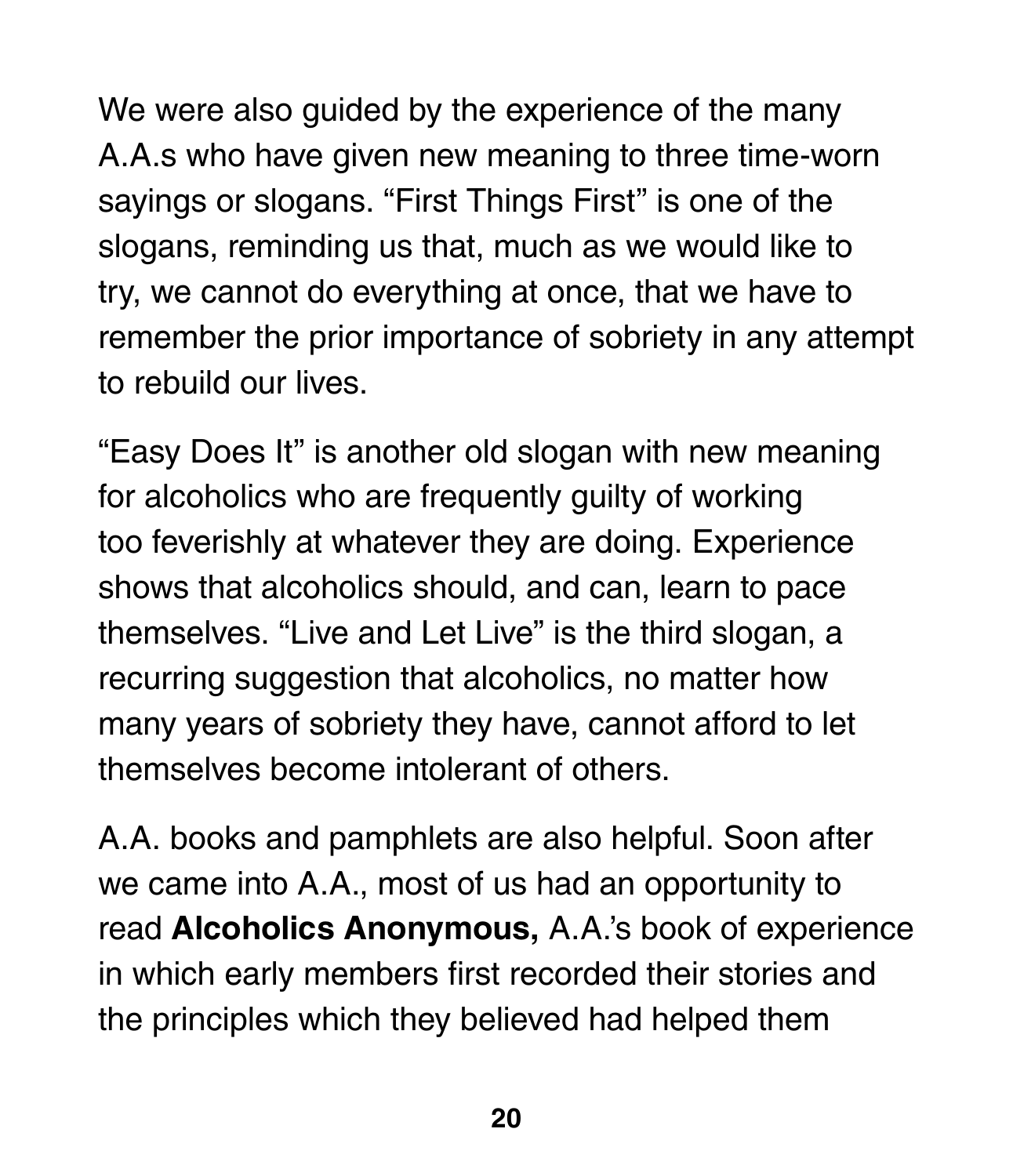to recover. Many members, sober for years, continue to refer to this and other A.A. books for insight and inspiration. A.A. also publishes an international monthly magazine called the AA Grapevine for newcomers and oldtimers alike.

Because A.A. is essentially a way of life, few of us have ever been able to describe with complete accuracy just how the various elements in the recovery program contribute to our present sobriety. We do not all interpret or live the A.A. program in exactly the same way. We can all testify, however, that A.A. works for us when many other ventures into sobriety have failed. Many members who have been sober for years say that they simply accepted the program "on faith" and do not yet fully understand how A.A. works for them. Meanwhile, they keep trying to pass their faith along to others who still understand all too well the disastrous way in which alcohol works against the alcoholic.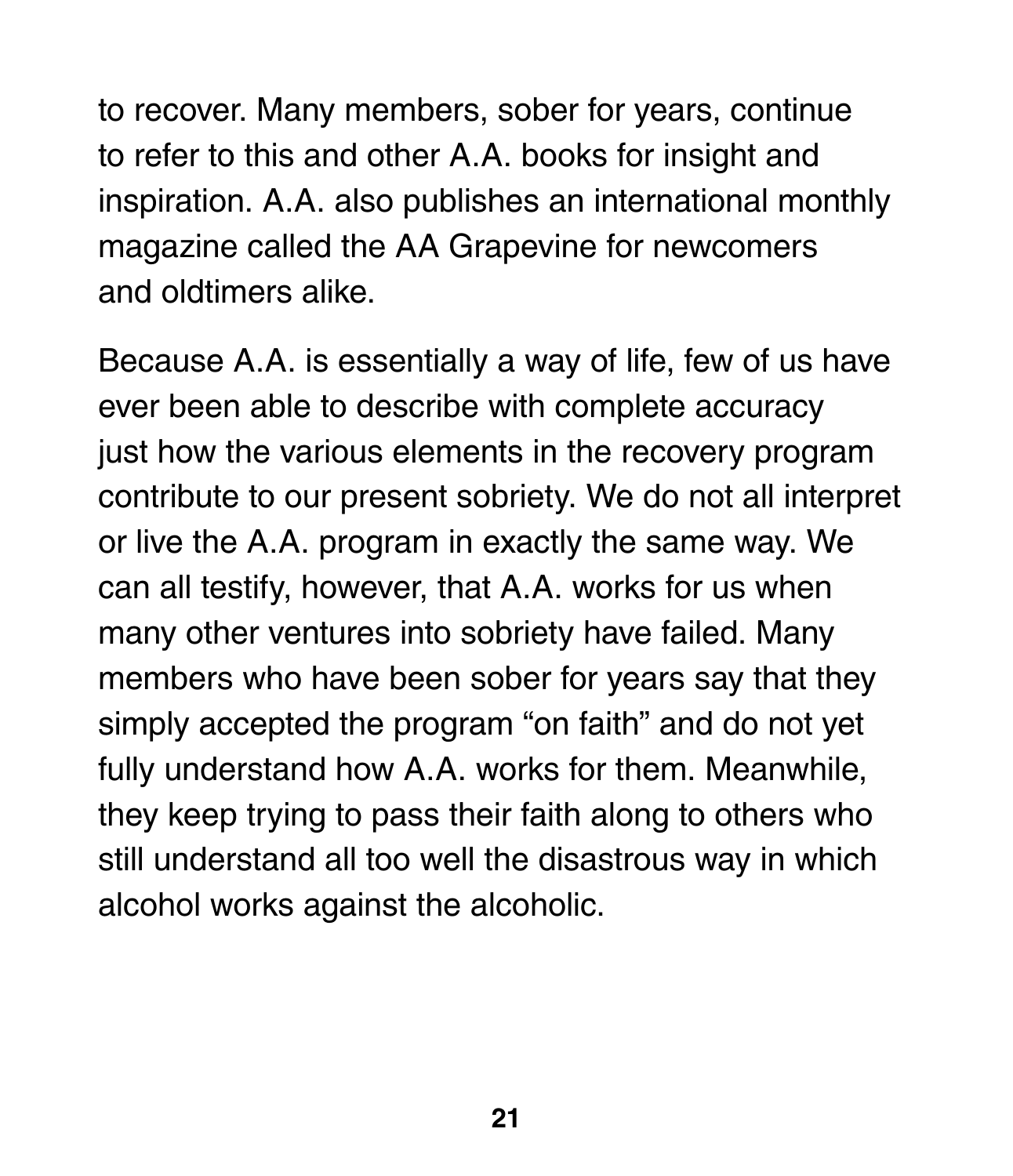### Will A.A. work for everyone?

The A.A. program of recovery from alcoholism, we believe, will work for almost anyone who has a desire to stop drinking. It may work even for those who feel they are being prodded in the direction of A.A. Many of us made our first contact with A.A. because of social or job pressures. Later, we made our own decision.

We have seen some alcoholics stumble for a while before "getting" the program. We have seen others who made only token efforts to follow the tested principles through which over a million of us now maintain our sobriety; token efforts are generally not enough.

But, no matter how down-and-out an alcoholic may be, or how high he or she may be on the social and economic scales, we know from experience and observation that A.A. offers a sober way out of the squirrel cage of confused problem drinking. Most of us have found it an easy way.

When we first turned to A.A., many of us had a number of serious problems — problems involving money, family,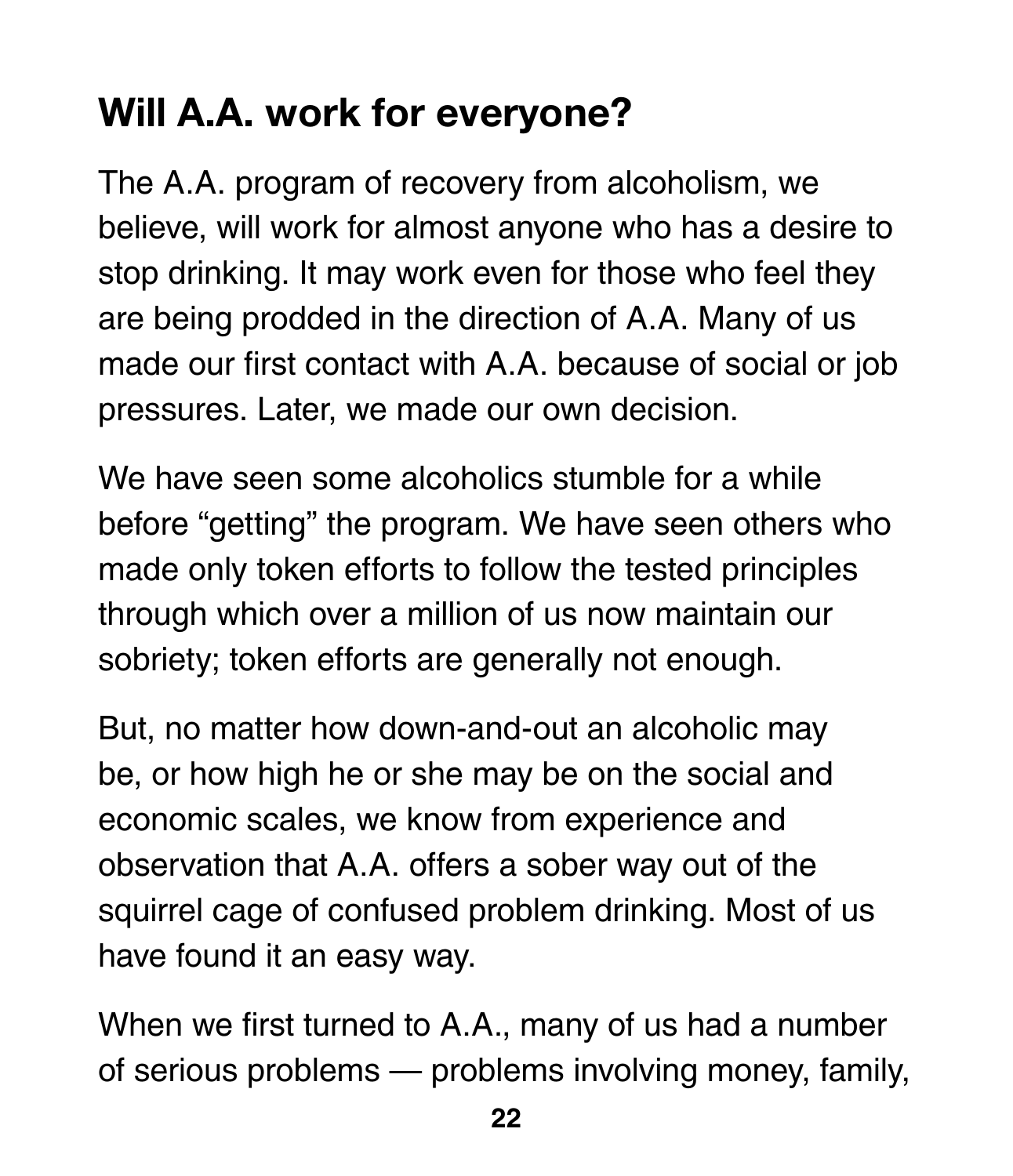job, and our own personalities. We soon discovered that our immediate central problem was alcohol. Once we had that problem under control, we were able to make successful approaches to the other problems. Solutions to these problems have not always come easily, but we have been able to cope with them far more effectively when sober than we were able to do during our drinking days.

### 'A new dimension'

There was a time when many of us believed that alcohol was the only thing that made life bearable. We could not even dream of a life without drinking. Today, through the A.A. program, we do not feel that we have been **deprived** of anything. Rather, we have been freed and find that a new dimension has been added to our lives. We have new friends, new horizons, and new attitudes. After years of despair and frustration, many of us feel that we have really begun to live for the first time. We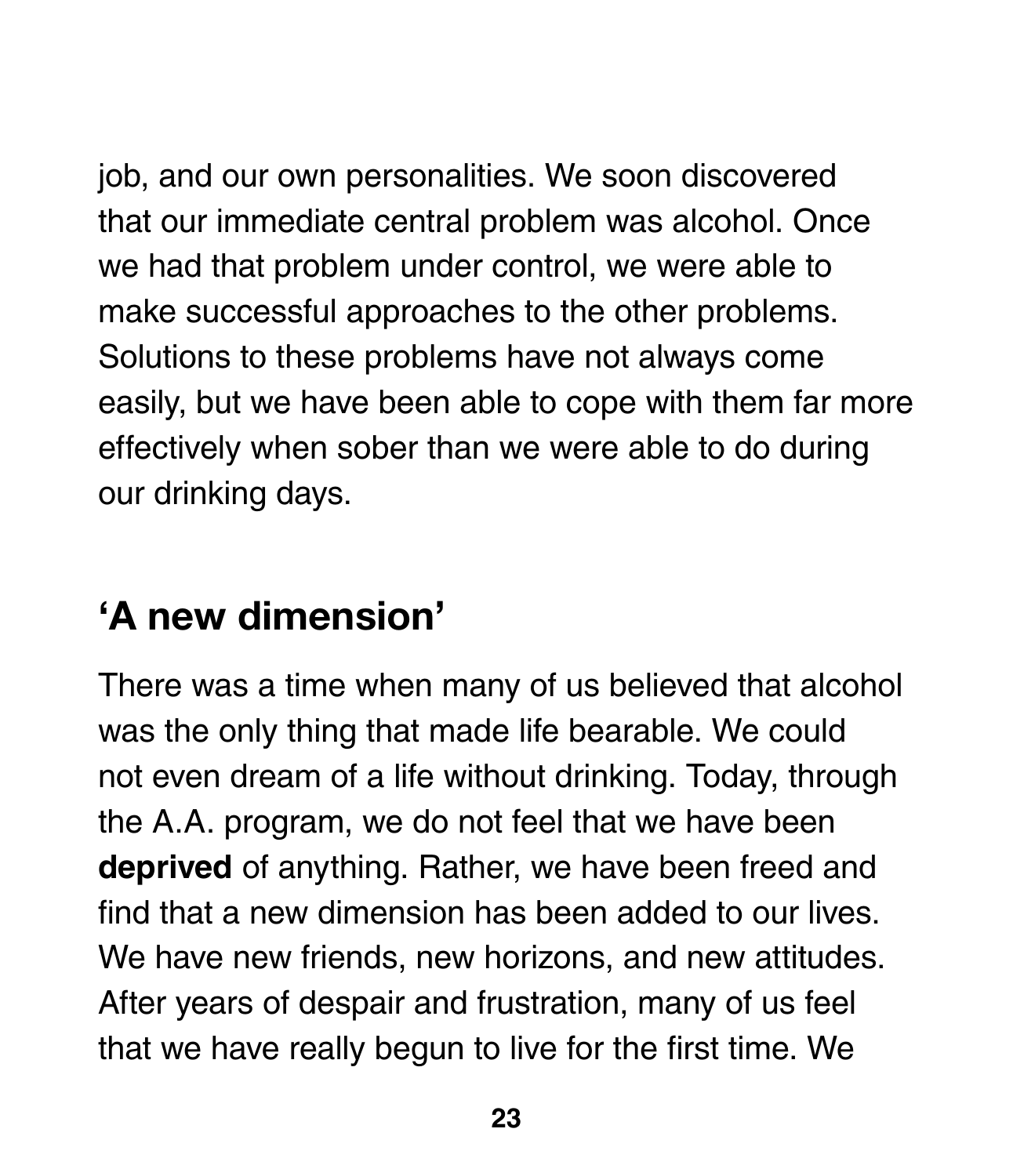enjoy sharing that new life with anyone who is still suffering from alcoholism, as we once suffered, and who seeks a way out of the darkness and into the light.

Alcoholism is one of the major American health problems. It has been estimated that millions of men and women continue to suffer, perhaps unnecessarily, from this progressive illness. As members of A.A. we welcome the opportunity to share our experience in arresting this illness with anyone who seeks help. We appreciate that nothing we can say will have any real meaning until the alcoholic **personally** is ready to admit as we once did, "Alcohol has me licked, and I want help."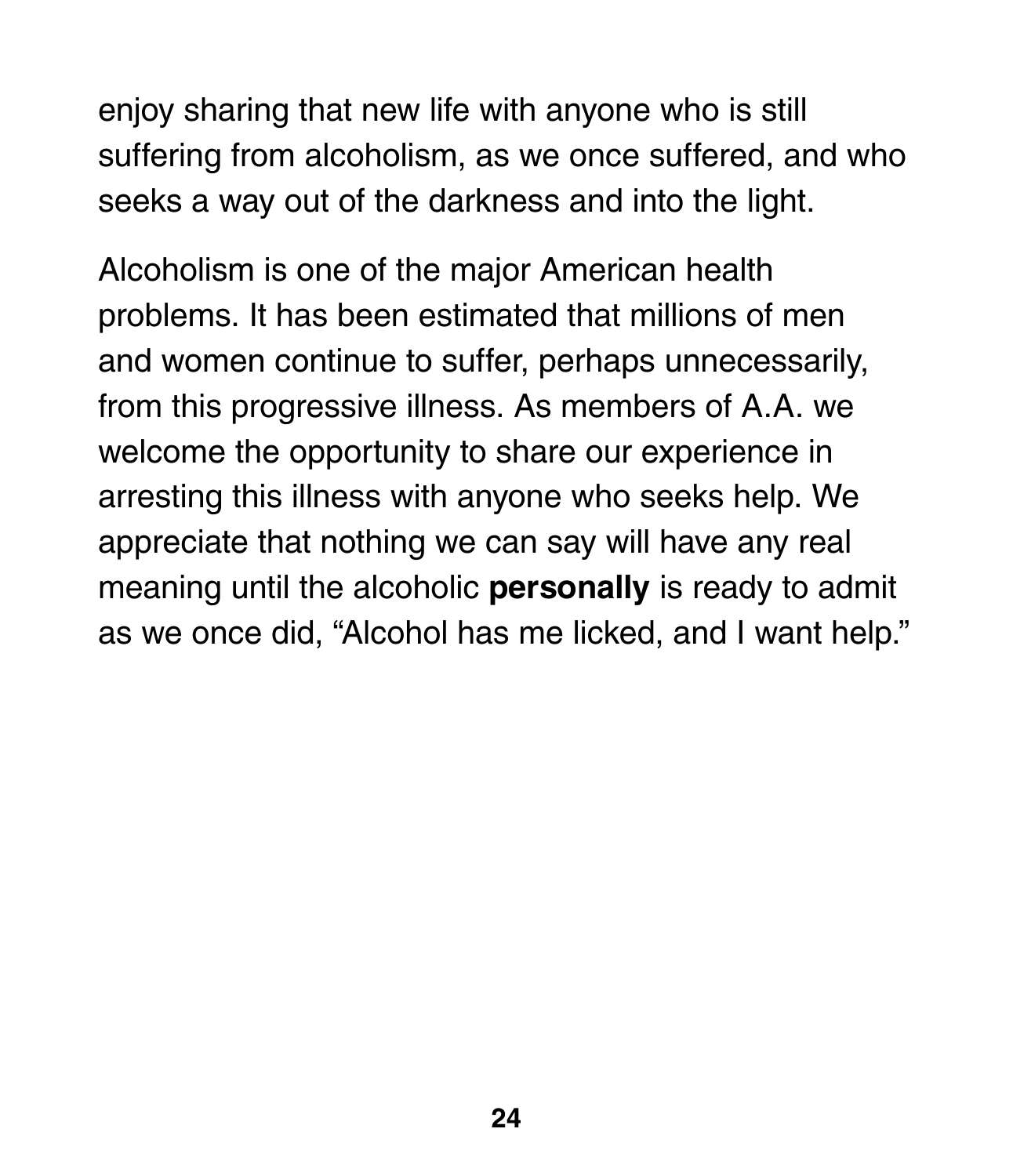### Where to find A.A.

A.A. help is available without charge or obligation. There are groups of us in many cities, villages, and rural areas throughout the world. Look for "A.A." or "Alcoholics Anonymous" online or as listed in the community telephone directory. Information about local meetings may often be obtained from doctors and nurses, from the clergy, newspaper people, police officials, and alcoholism facilities that are familiar with our program.

Those who cannot get in touch with a group in their community are invited to write to our world service office: General Service Office, Box 459, Grand Central Station, New York, NY 10163 (or visit our website at www.aa.org). They will put you in touch with the group nearest you. If you live in a remote area and there is no nearby group, they will tell you how a number of "lone" members are staying sober by using A.A. principles and the A.A. program.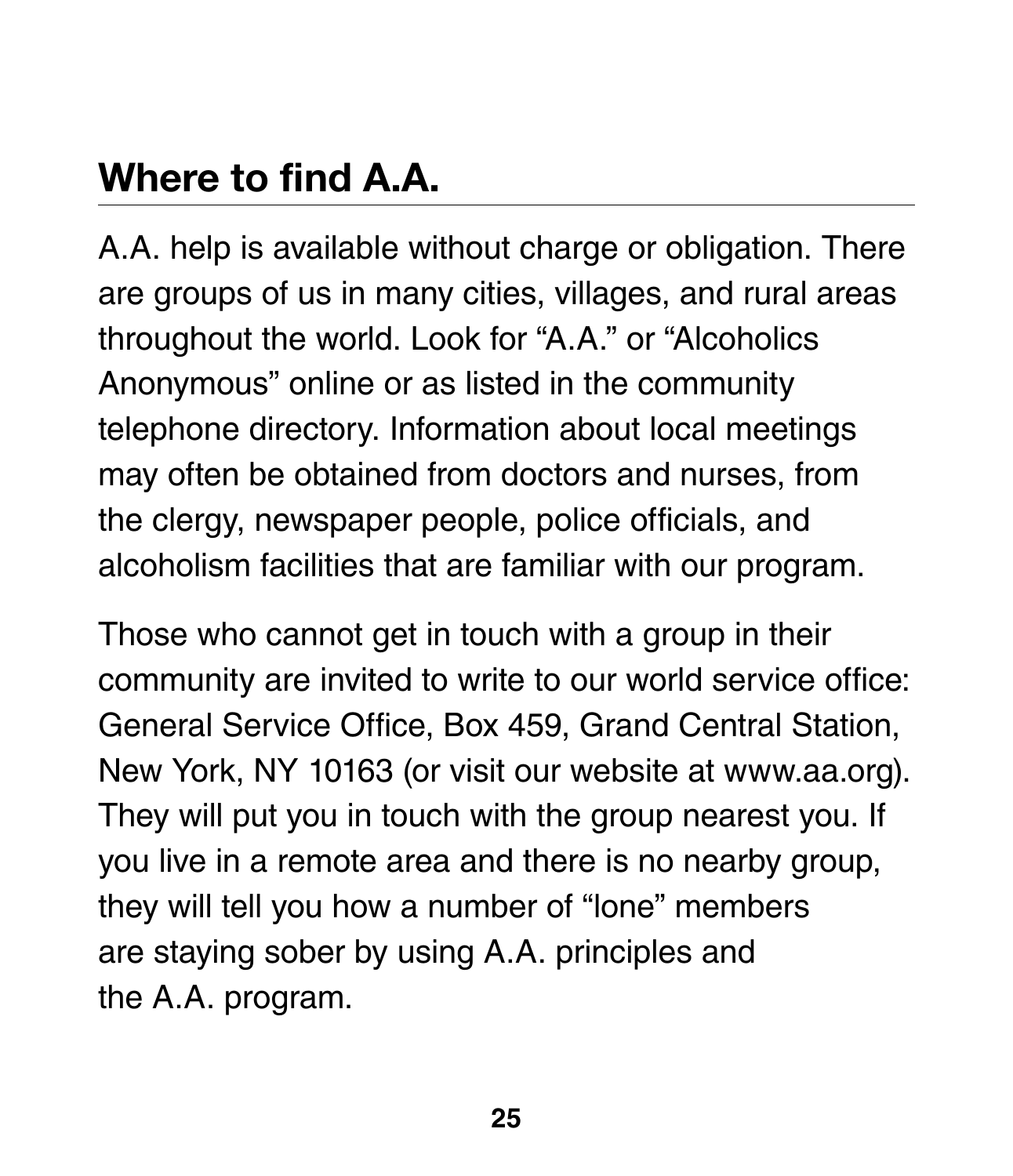#### **Anyone who turns to A.A. can be assured that his or her anonymity will be protected.**

If you feel that you may have an alcoholic problem and earnestly want to stop drinking, more than two million of us can testify that A.A. is working for  $us -$  and that there is no reason in the world why it should not work for you.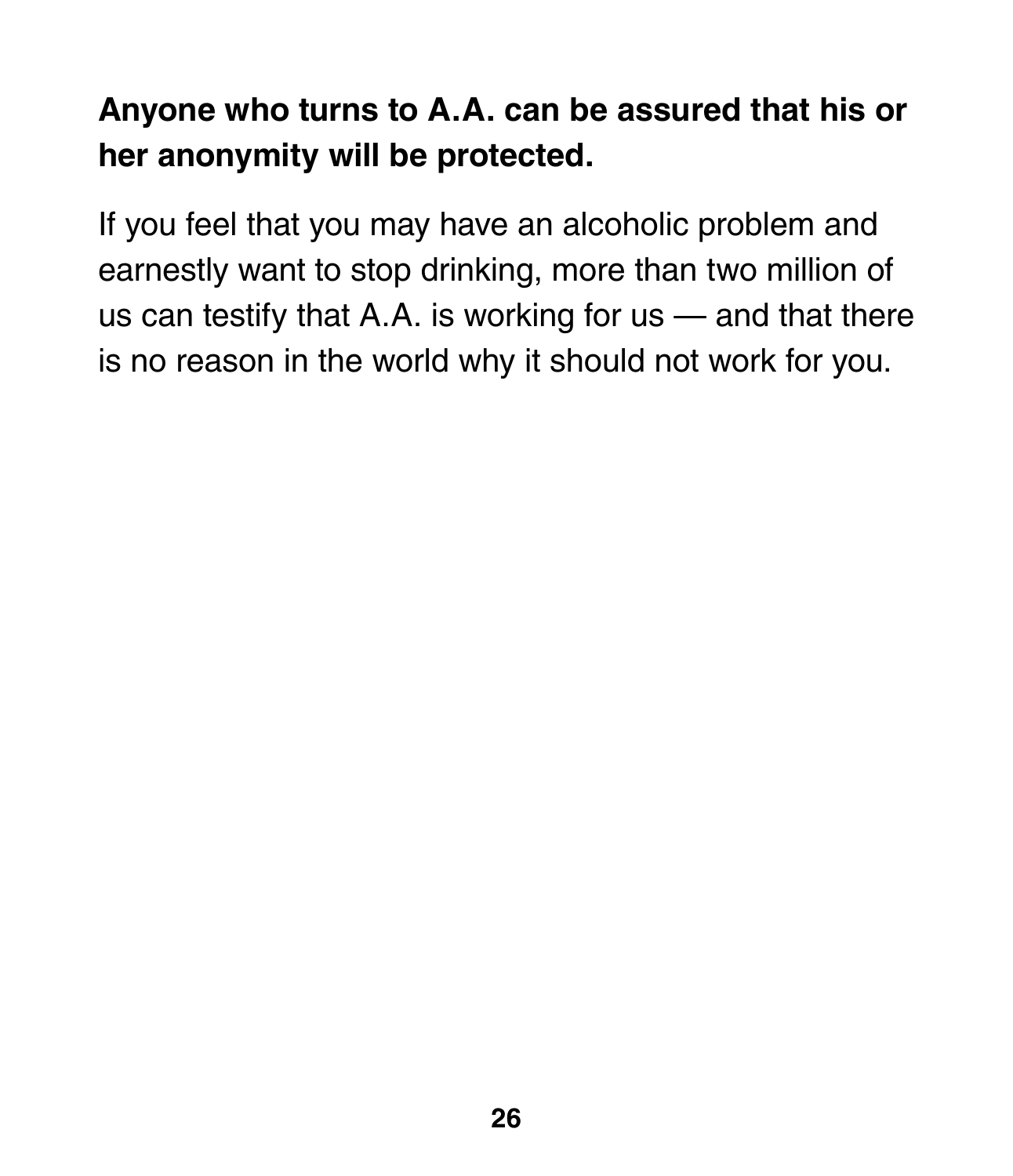### THE TWELVE STEPS OF ALCOHOLICS ANONYMOUS

- **1.** We admitted we were powerless over alcohol that our lives had become unmanageable.
- **2.** Came to believe that a Power greater than ourselves could restore us to sanity.
- **3.** Made a decision to turn our will and our lives over to the care of God **as we understood Him.**
- **4.** Made a searching and fearless moral inventory of ourselves.
- **5.** Admitted to God, to ourselves, and to another human being the exact nature of our wrongs.
- **6.** Were entirely ready to have God remove all these defects of character.
- **7.** Humbly asked Him to remove our shortcomings.
- **8.** Made a list of all persons we had harmed, and became willing to make amends to them all.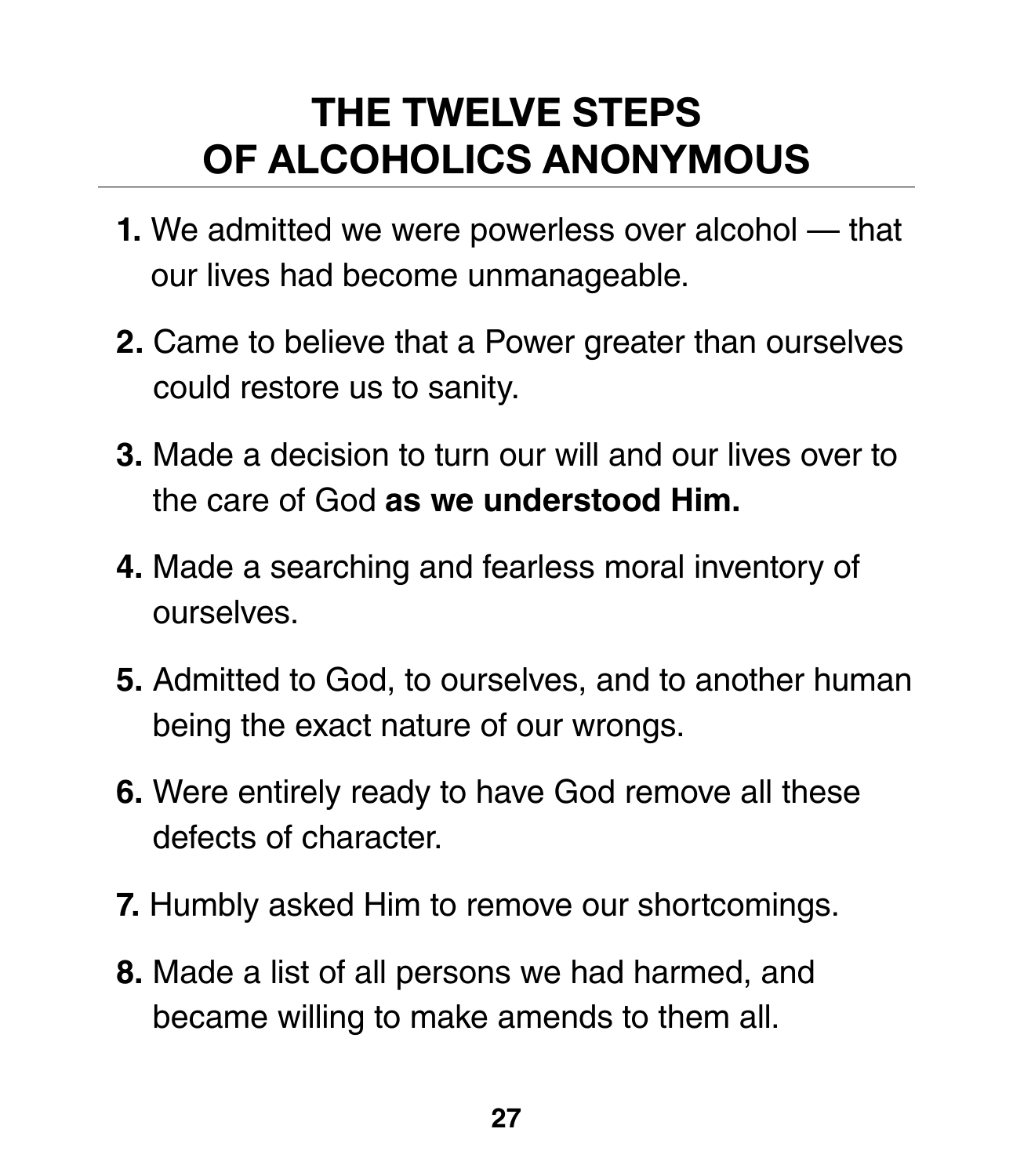- **9.** Made direct amends to such people wherever possible, except when to do so would injure them or others.
- **10.** Continued to take personal inventory and when we were wrong promptly admitted it.
- **11.** Sought through prayer and meditation to improve our conscious contact with God **as we understood Him,**  praying only for knowledge of His will for us and the power to carry that out.
- **12.** Having had a spiritual awakening as the result of these steps, we tried to carry this message to alcoholics, and to practice these principles in all our affairs.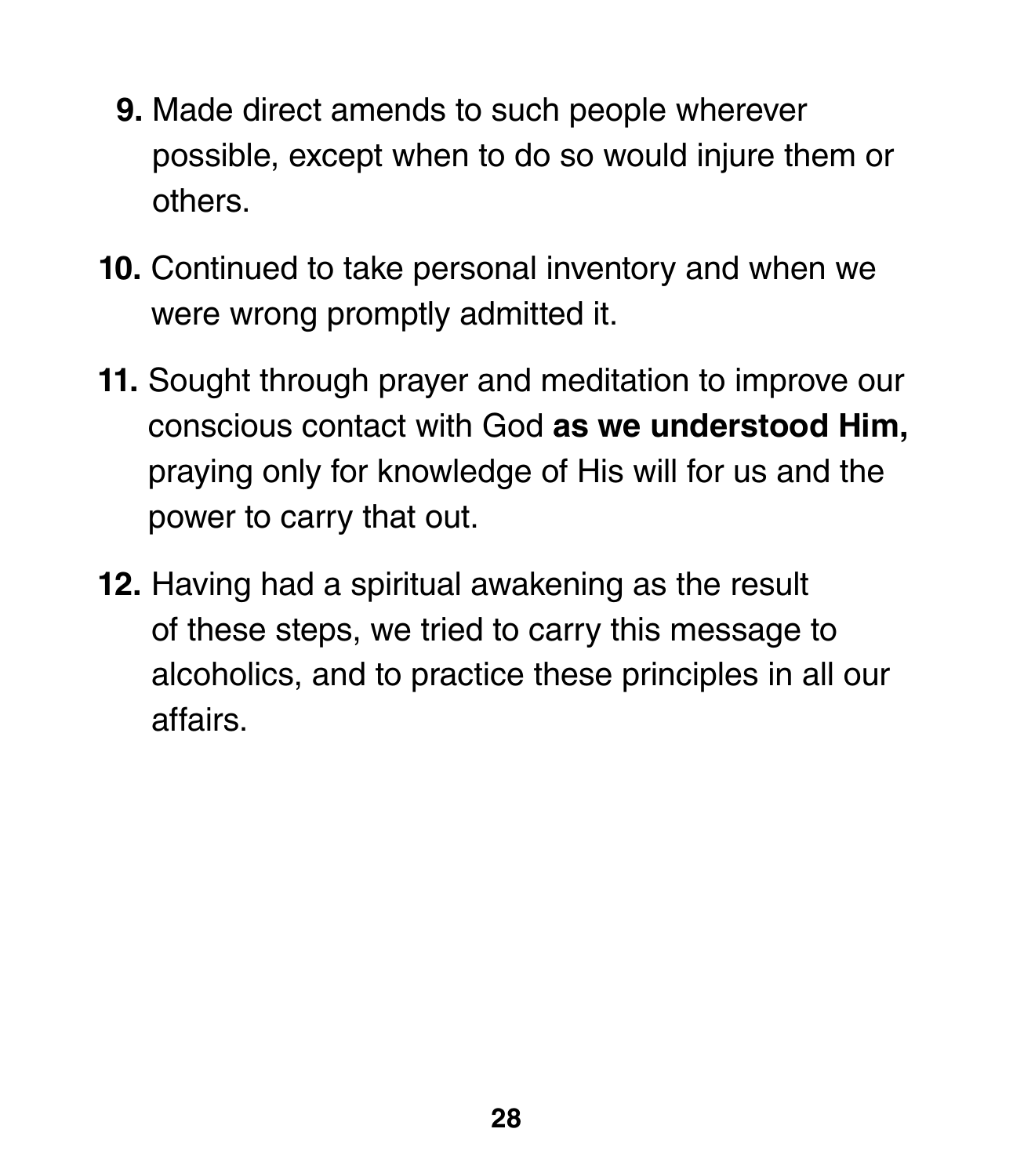### THE TWELVE TRADITIONS OF ALCOHOLICS ANONYMOUS

- **1.** Our common welfare should come first; personal recovery depends upon A.A. unity.
- **2.** For our group purpose there is but one ultimate authority — a loving God as He may express Himself in our group conscience. Our leaders are but trusted servants; they do not govern.
- **3.** The only requirement for A.A. membership is a desire to stop drinking.
- **4.** Each group should be autonomous except in matters affecting other groups or A.A. as a whole.
- **5.** Each group has but one primary purpose to carry its message to the alcoholic who still suffers.
- **6.** An A.A. group ought never endorse, finance or lend the A.A. name to any related facility or outside enterprise, lest problems of money, property and prestige divert us from our primary purpose.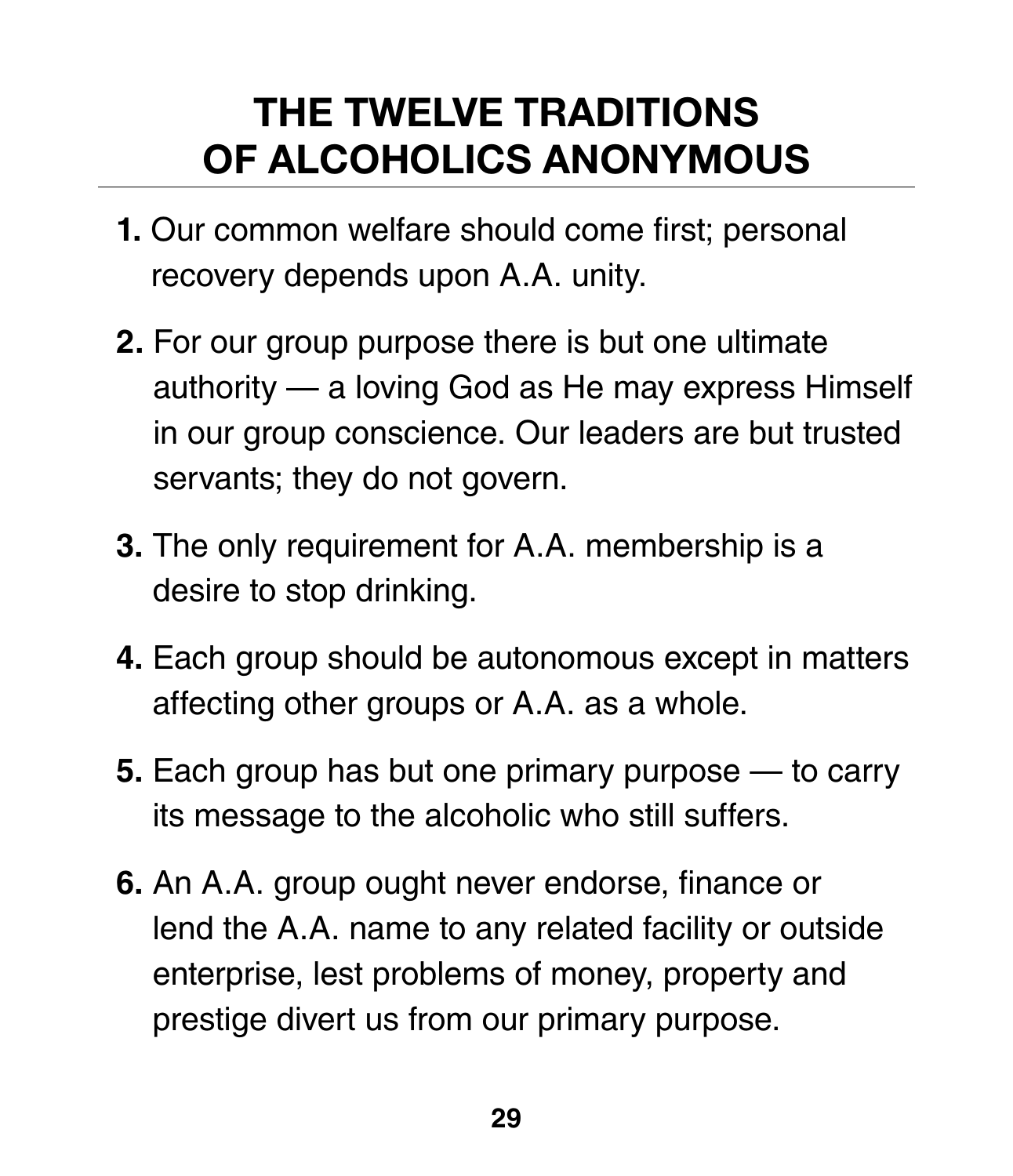- **7.** Every A.A. group ought to be fully self-supporting, declining outside contributions.
- **8.** Alcoholics Anonymous should remain forever nonprofessional, but our service centers may employ special workers.
- **9.** A.A., as such, ought never be organized; but we may create service boards or committees directly responsible to those they serve.
- **10.** Alcoholics Anonymous has no opinion on outside issues; hence the A.A. name ought never be drawn into public controversy.
- **11.** Our public relations policy is based on attraction rather than promotion; we need always maintain personal anonymity at the level of press, radio and films.
- **12.** Anonymity is the spiritual foundation of all our Traditions, ever reminding us to place principles before personalities.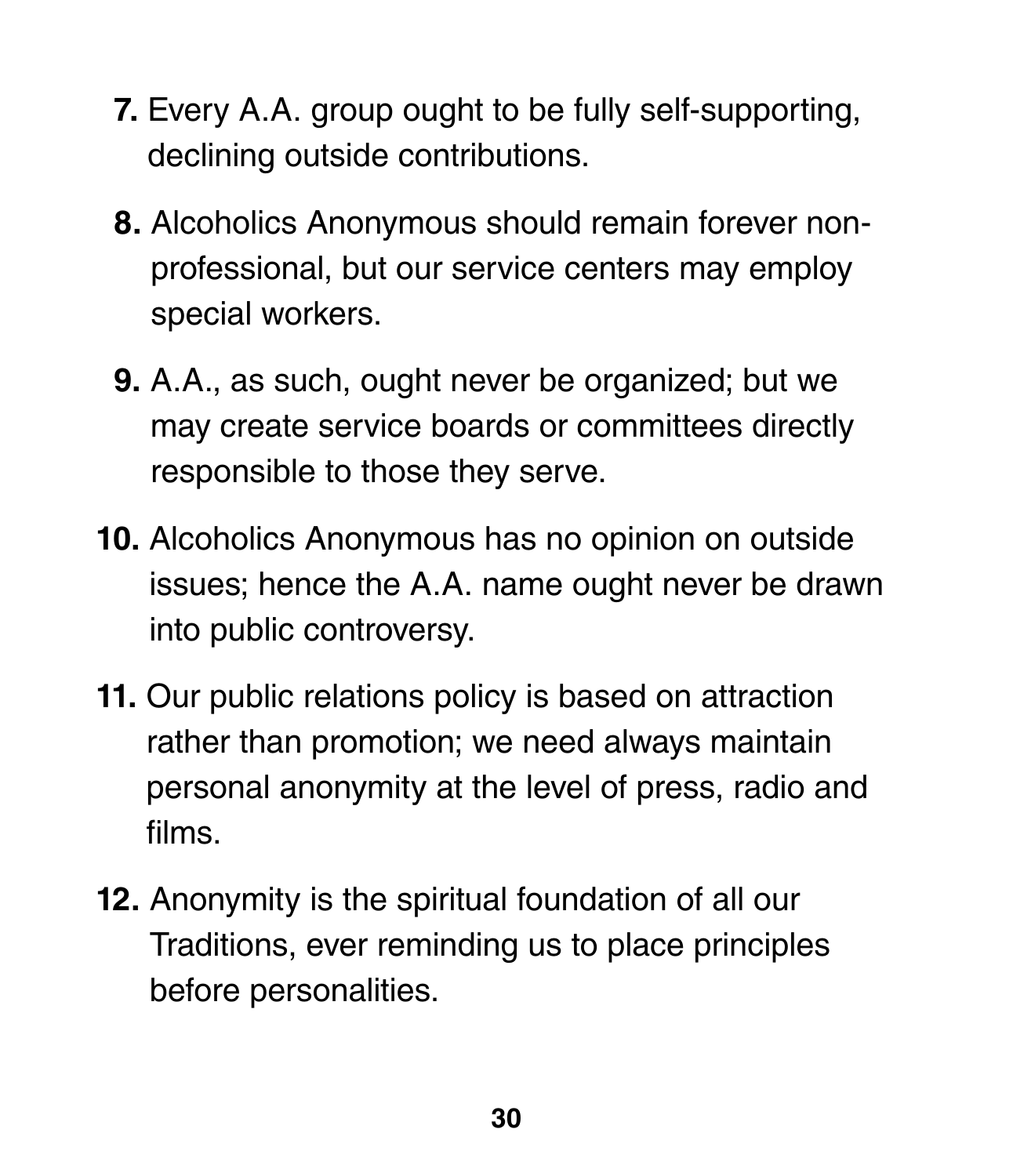#### A.A. PUBLICATIONS

Complete order forms available from General Service Office of ALCOHOLICS ANONYMOUS, Box 459, Grand Central Station, New York, NY 10163 (212) 870-3400

#### PLEASE CHECK WEBSITE

#### aa.org

#### FOR COMPLETE PUBLICATION LIST

#### ALSO AVAILABLE IN LARGE PRINT:

A.A. for the Older Alcoholic Frequently Asked Questions